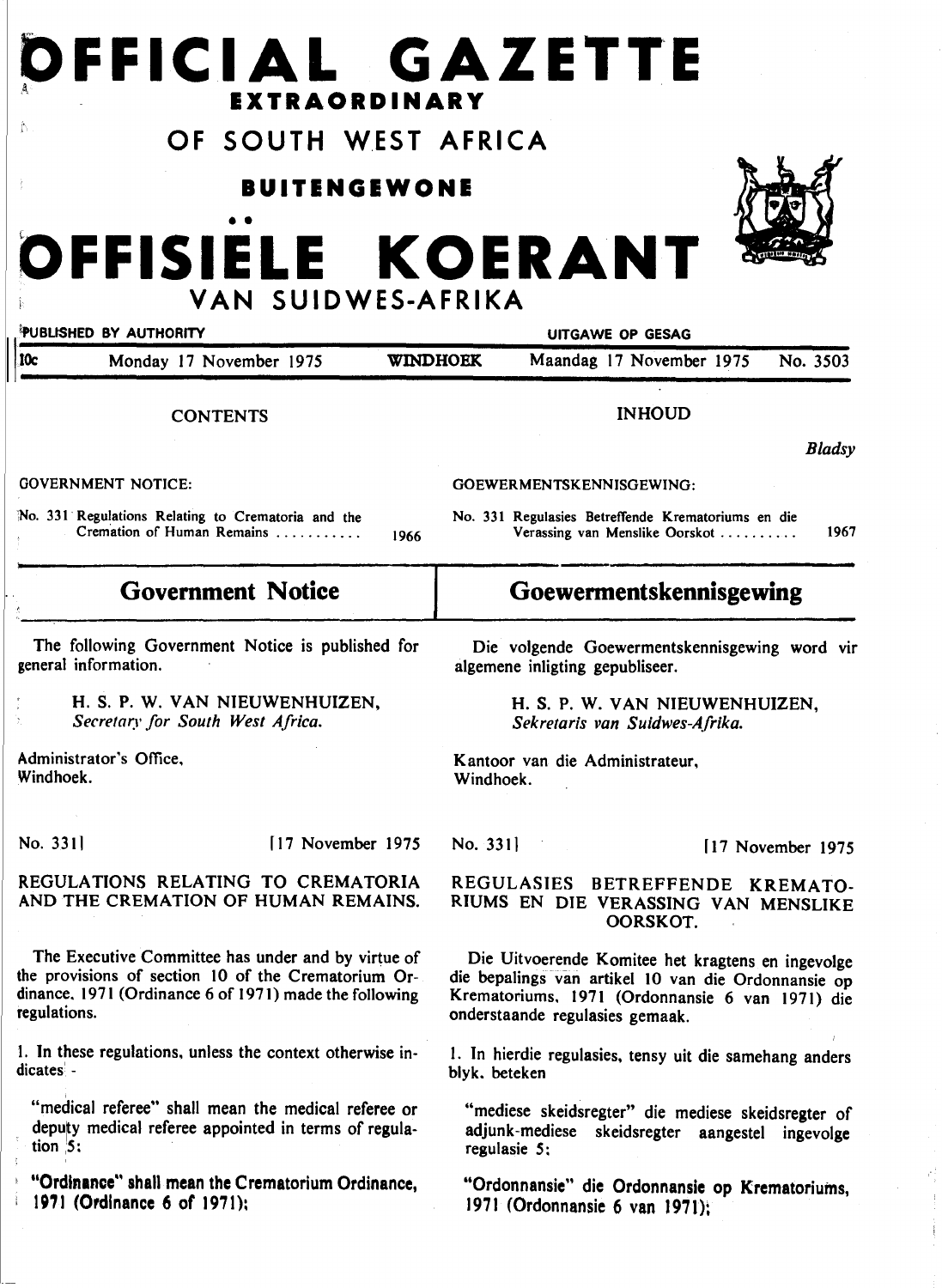"Executive Committee" shall mean the Administrator-in-Executive Committee referred to in section 6 of the South West Africa Constitution Act, 1968 (Act 39 of 1968),

and any other words and expressions shall have the same meanings as those assigned to them in the Ordinance.

#### ESTABLISHMENT OF CREMATORIA

2. ( 1) Any application for approval to establish or construct a crematorium and any application for a certificate of registration in respect of a crematorium shall be addressed in writing to the Secretary for South West Africa and such application shall be accompanied by -

- (a) a plan of locality on a scale of  $1:1000$  showing the exact position of the site of the proposed crematorium in relation to the boundaries of the land upon which it is proposed to erect it and also all public roads, streets, thoroughfares or public places and all privately owned properties situated within 200 metres from any boundary of such site;
- (b) detailed plans and specifications of the proposed crematorium together with complete information on the equipment and appliances to be installed and the methods to be used in the cremation of human remains;
- (c) unless it is to be established in a cemetery under the management and control of a local authority, the written consent of every owner and occupier of land, the boundaries of which are situate within 200 metres from any boundary of the site of establishment of the proposed crematorium;
- (d) proof of the nature of the title under which the land intended for the purposes of a crematorium is held and whether such land is subject to any mortgage charge or trust.

(2) Every application for approval to establish or construct a crematorium shall furnish the full name and address of the prospective proprietor of the proposed crematorium.

3. Upon receipt of an application for approval for the establishment of a crematorium the Executive Committee may, if it deems it expedient to do so, require the applicant to advertise his intention to establish a crematorium once in the *Official Gazette* and once in a

"registrateur" 'n registrateur deur die eienaar van krematorium aangestel ingevolge regulasie 18;

"Uitvoerende Komitee" die Administrateur-in voerende Komitee bedoel in artikel 6 van die Wet die Konstitusie van Suidwes-Afrika, 1968 (Wet van 1968).

en het enige ander woorde en uitdrukkings waaraan in die Ordonnansie 'n betekenis gegee word, ooreenstemmende betekenis.

# OPRIGTING VAN KREMATORIUMS

2.  $(1)$  Enige aansoek om goedkeuring om 'n kremate rium op te rig of te bou en enige aansoek registrasiesertifikaat ten opsigte van 'n krematorium moet skriftelik aan die Sekretaris van Suidwes-Afrik gerig word en sodanige aansoek moet vergesel wees

- (a) 'n buurtplan volgens skaal 1 : 1000 wat die posisie aantoon van die terrein van die stelde krematorium in verhouding tot die van die grond waarop die voorgest krematorium opgerig staan te word asook openbare paaie, strate, deurgange of openbare plekke en aile private eiendom binne 200 van enige grens van sodanige terrein;
- (b) volledige planne en spesifikasies van die voorges stelde krematorium tesame met volledige inligting betreffende die toerusting en toestelle geinstalleer gaan word en die metodes wat vir by die verassing van menslike oorskot gebruik sal word:
- (c) die skriftelike toestemming van elke eienaar bewoner van grond enige grens waarvan geleë i binne 200 meter van enige grens van die waar die voorgestelde krematorium opgerig word. tensy dit opgerig gaan word in begraafplaas onder die bestuur en beheer van plaaslike bestuur;
- (d) bewys van die aard van die titel waarkragtens grond besit word wat vir die doeleindes van krematorium bestem is asook of sodanige aan enige verbandsvordering of trust onderworp is.

(2) Elke aansoek om goedkeuring om krematorium op te rig of te bou moet die volle naam adres van die voornemende eienaar van die stelde krematorium verstrek.

3. By ontvangs van 'n aansoek om goedkeuring om krematorium op te rig kan die Uitvoerende Komitee, in dien hy dit dienstig ag, vereis dat die applikant sy voorneme om 'n krematorium op te rig, in die hieronder voorgeskryf adverteer, een keer in die Offisiële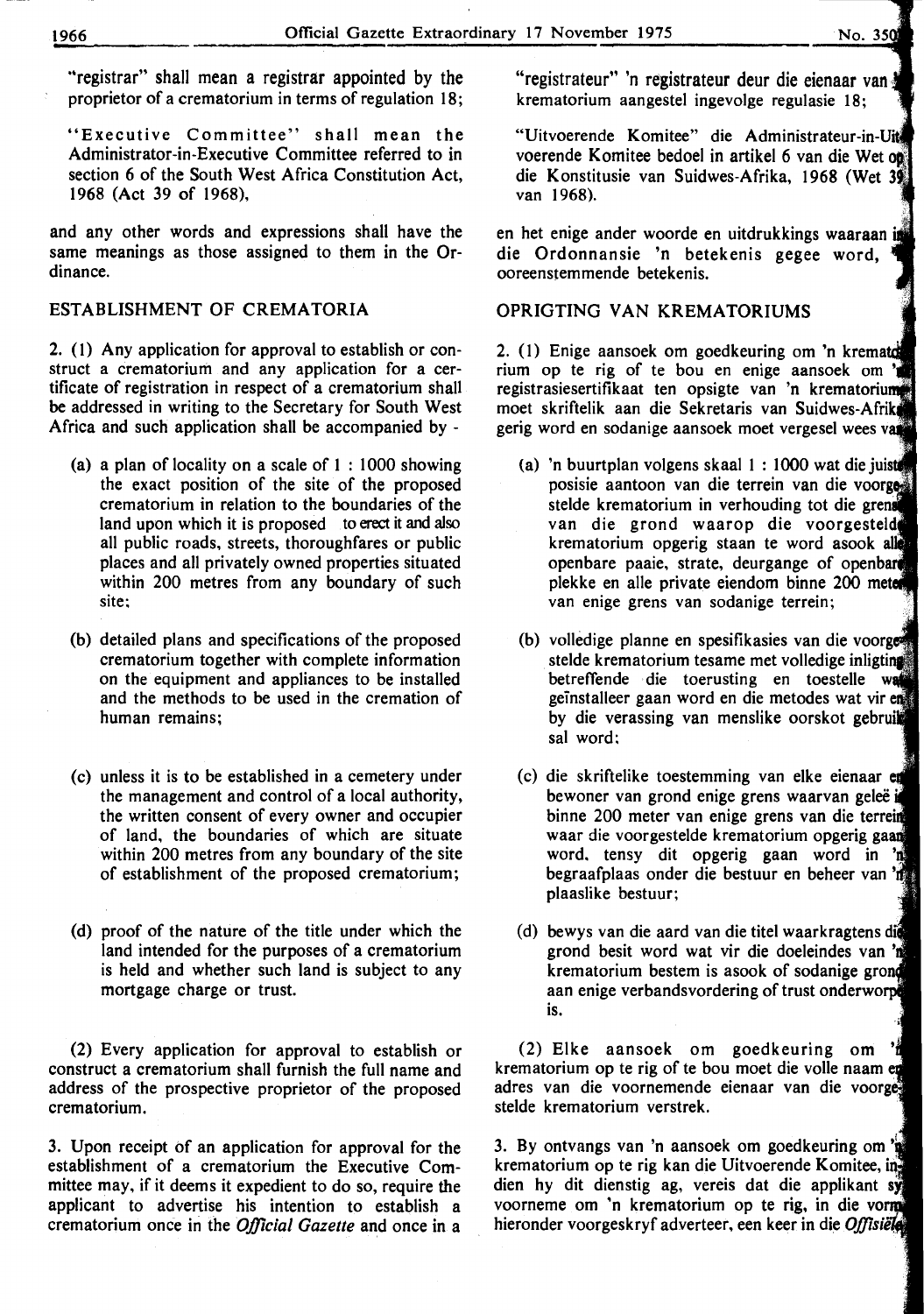| No. 3503                                                                                                                                                                                                                                  | Buitengewone Offisiële Koerant 17 November 1975<br>$1967 \cdot$                                                                                                                                                                                           |
|-------------------------------------------------------------------------------------------------------------------------------------------------------------------------------------------------------------------------------------------|-----------------------------------------------------------------------------------------------------------------------------------------------------------------------------------------------------------------------------------------------------------|
| ewspaper circulating in the Territory of South West<br>Africa in the form prescribed hereunder:                                                                                                                                           | Koerant en een keer in 'n nuusblad wat in die Gebied<br>Suidwes-Afrika in omloop is:                                                                                                                                                                      |
| NOTICE OF INTENTION TO ESTABLISH A<br><b>CREMATORIUM</b>                                                                                                                                                                                  | KENNISGEWING VAN VOORNEME OM 'N KRE-<br>MATORIUM OP TE RIG.                                                                                                                                                                                               |
| (full name and surname) $\dots \dots \dots \dots \dots \dots \dots$<br>$\mathbf{p}$ (complete residential and business address)                                                                                                           | Ek, (volle name en van) $\dots \dots \dots \dots \dots \dots \dots$                                                                                                                                                                                       |
| intend to establish a crematorium at (complete address<br>and particulars of site, local authority area and district)                                                                                                                     | van (volledige woon- en besigheidsadres)<br>is van voorneme om 'n krematorium op te rig te<br>(volledige adres en besonderhede van terrein, plaaslike<br>bestuursgebied en distrik)                                                                       |
| A plan of locality of the site and also plans and specifi-<br>trations of the proposed crematorium lie open for inspec-                                                                                                                   | 'n Buurtplan van die terrein asook planne en spesifika-<br>sies van die voorgestelde krematorium lê ter insae te                                                                                                                                          |
|                                                                                                                                                                                                                                           |                                                                                                                                                                                                                                                           |
| Any objections to the proposed crematorium should be<br>lodged with the Secretary for South West Africa within<br>thirty days from the date of publication of this advertise-<br>lment.                                                   | Enige besware teen die oprigting van die voorgestelde<br>krematorium moet binne dertig dae na die datum van<br>publikasie van hierdie advertensie by die Sekretaris van<br>Suidwes-Afrika ingedien word.                                                  |
| 3.A. No departure from the approved plans and<br>specifications shall be permitted without the prior<br>consent of the Executive Committee.                                                                                               | 3A. Geen afwyking van die goedgekeurde planne en<br>spesifikasies word sonder die voorafgaande toe-<br>stemming van die Uitvoerende Komitee toegelaat<br>nie.                                                                                             |
| MANAGEMENT, CONTROL<br>AND<br>MAINTENANCE OF CREMATORIA                                                                                                                                                                                   | BEHEER EN INSTANDHOUDING<br><b>BESTUUR.</b><br><b>VAN KREMATORIUMS</b>                                                                                                                                                                                    |
| 4. (1) Every crematorium shall be open for inspection<br>by an inspector at all reasonable times and the<br>proprietor shall aid and render assistance to such in-<br>spector to enable him to carry out a proper inspection.             | 4. (1) Elke krematorium moet te alle redelike tye vir in-<br>speksie deur 'n inspekteur oop wees en die eienaar moet<br>aan sodanige inspekteur alle hulp en bystand verleen ten<br>einde hom in staat te stel om 'n behoorlike inspeksie uit<br>te voer. |
| (2) Every crematorium and all equipment,<br>appliances and fittings forming part of it and used in<br>connection therewith, shall be kept in good and proper<br>working order and also be kept in a clean and orderly<br>manner.          | (2) Elke krematorium en alle toerusting, toestelle en<br>onderdele wat daarmee in verband staan en gebruik<br>word, moet in 'n behoorlike en goeie werkende toe-<br>stand, sowel as skoon en ordelik gehou word.                                          |
| (3) The proprietor of such crematorium shall main-<br>tain adequate staff to ensure that every cremation is per-<br>formed in accordance with the provisions of the Or-<br>dinance and the regulations.                                   | (3) Die eienaar van sodanige krematorium moet<br>voldoende personeel in diens hê ten einde te verseker dat<br>elke verassing ooreenkomstig die bepalings van die Or-<br>donnansie en hierdie regulasies uitgevoer word.                                   |
| APPOINTMENT OF MEDICAL REFEREE                                                                                                                                                                                                            | AANSTELLING VAN MEDIESE SKEIDS-<br><b>REGTER</b>                                                                                                                                                                                                          |
| 5. (1) The proprietor of a crematorium shall appoint a<br>medical referee and one or more but not more than three<br>deputy medical referees, who shall act as medical referee<br>in case of the absence of the medical referee or in any | 5. (1) Die eienaar van 'n krematorium moet 'n mediese<br>skeidsregter en een of meer maar hoogstens drie adjunk-<br>mediese skeidsregters aanstel, wat as mediese skeids-<br>regter moet optree in geval van afwesigheid van die                          |

ь.

h

ı,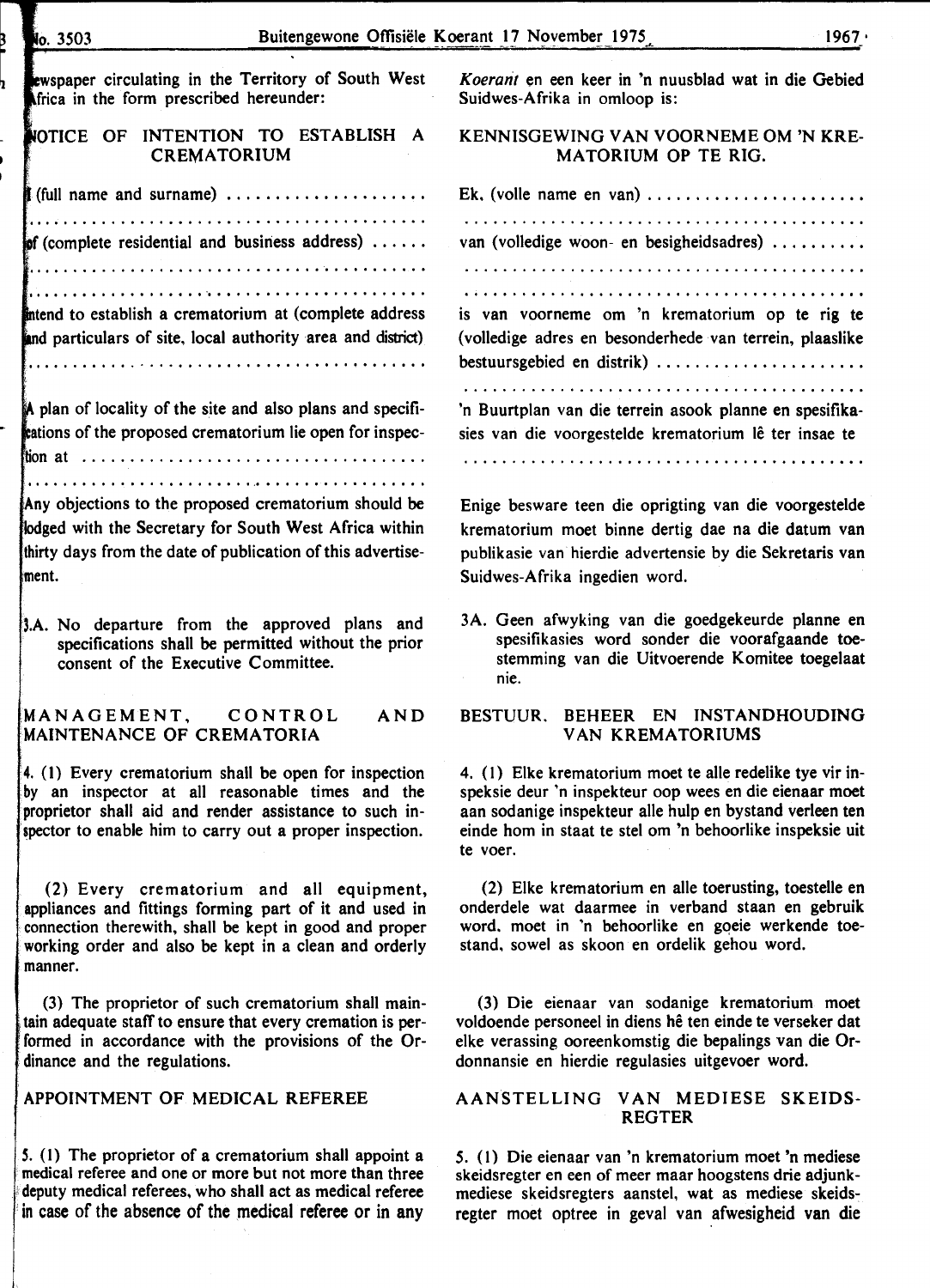case in which the medical referee has been the physician of the deceased.

(2) Every medical referee and deputy medical referee shall be a registered medical practitioner of not less than five years practical experience.

(3) No appointment as medical referee or deputy medical referee shall be made without the prior approval of the Executive Committee and in making application for such approval the proprietor shall furnish the Executive Committee with particulars concerning the name, address, qualifications and experience of the medical practitioner whom he intends to appoint as medical referee or deputy medical referee, as the case: may be.

#### CONDITIONS SUBJECT TO WHICH CREMA-TIONS SHALL BE PERFORMED

6. (I) No cremation of human remains may be performed save in accordance with the provisions of the Ordinance and these regulations.

(2) No provision herein contained shall be deemed to exempt the proprietor of a crematorium from any duty to comply with the regulations, which shall not be in conflict with the Ordinance or these regulations, of the local authority within whose area of jurisdiction such crematorium is situated or any other relevant act.

### APPLICATION FOR AUTHORITY TO CRE-MATE HUMAN REMAINS

7. (I) Every application to cremate human remains shall be made to the registrar in the form, prescribed in Schedule A hereto and the particulars stated therein shall be confirmed by way of a solemn declaration as provided therein.

(2) Every such application and solemn declaration shall be made by the executor in the estate of the deceased or by the nearest surviving blood relation of the deceased or, if the application and solemn declaration cannot be made by such executor or nearest surviving blood relation, the person doing so shall furnish to the registrar a satisfactory reason for his making such application and shall prove to the satisfaction of the registrar that he is competent to make such application.

# ADDITIONAL DOCUMENTS REQUIRED

8. (I) Every application made in terms of regulation 7 shall be accompanied by -

mediese skeidsregter of in enige geval waar die medi skeidsregter die oorledene se geneesheer was.

(2) Elke mediese skeidsregter en adjunk-medies skeidsregter moet 'n geregistreerde mediese praktis wees en moet minstens vyf jaar praktiese ondervindin he.

(3) Geen aanstelling as mediese skeidsregter adjunk-mediese skeidsregter mag sonder die voor gaande goedkeuring van die Uitvoerende Komit gemaak word nie en by aansoek om sodanige goedke ing moet die eienaar aan die Uitvoerende Komitee sonderheid verstrek aangaande die naam, adr kwalifikasies en ondervinding van die mediese praktisvi wat hy voornemens is om as mediese skeidsregter o adjunk-mediese skeidsregter, na gelang van die gev aan te stel.

#### VOORWAARDES WAAROP VERRIG MOET WORD

6. (I) Geen verassing van menslike oorskot mag ande as ooreenkomstig die bepalings van die Ordonnansie e hierdie regulasies verrig word nie.

(2) Geen bepaling hierin word geag die eienaar v 'n kramatorium te onthef van enige plig om die regulasies van die plaaslike bestuur binne wie regsgebied sodanige krematorium geleë is, wat nie me die bepalings van die Ordonnansie of hierdie regulasi strydig is nie, of enige ander toepaslike wet na te kom nie. ·,

AANSOEK OM MENSLIKE OORSKOT TE VERA

7. (I) Elke aansoek om verassing van menslike oor skot moet by die Registrateur gedoen word in die vorm voorgeskryf in Bylae A hiervan en die besonderhed daarin vermeld moet bevestig word by wyse van ' plegtige verklaring soos daarin bepaal.

(2) Elke sodanige aansoek en plegtige verklaring moet gedoen word deur die eksekuteur in die boedel v die oorledene of deur die naaste oorlewend bloedverwant van die oorledene of, indien die aansoe en plegtige verklaring nie deur sodanige eksekuteur o naaste oorlewende bloedverwant gedoen kan word ni moet die persoon wat dit doen, vir die Registrateur ' bevredigende rede verstrek waarom hy sodanige aansoek doen en tot oortuiging van die Registrateur bewy. dat hy die bevoegdheid het om sodanige aansoek te doen.

# ADDISIONELE DOKUMENTE BENODIG

8. (1) Elke aansoek wat ooreenkomstig regulasie 7  $~g_{\alpha}$ doen word, moet vergesel gaan van -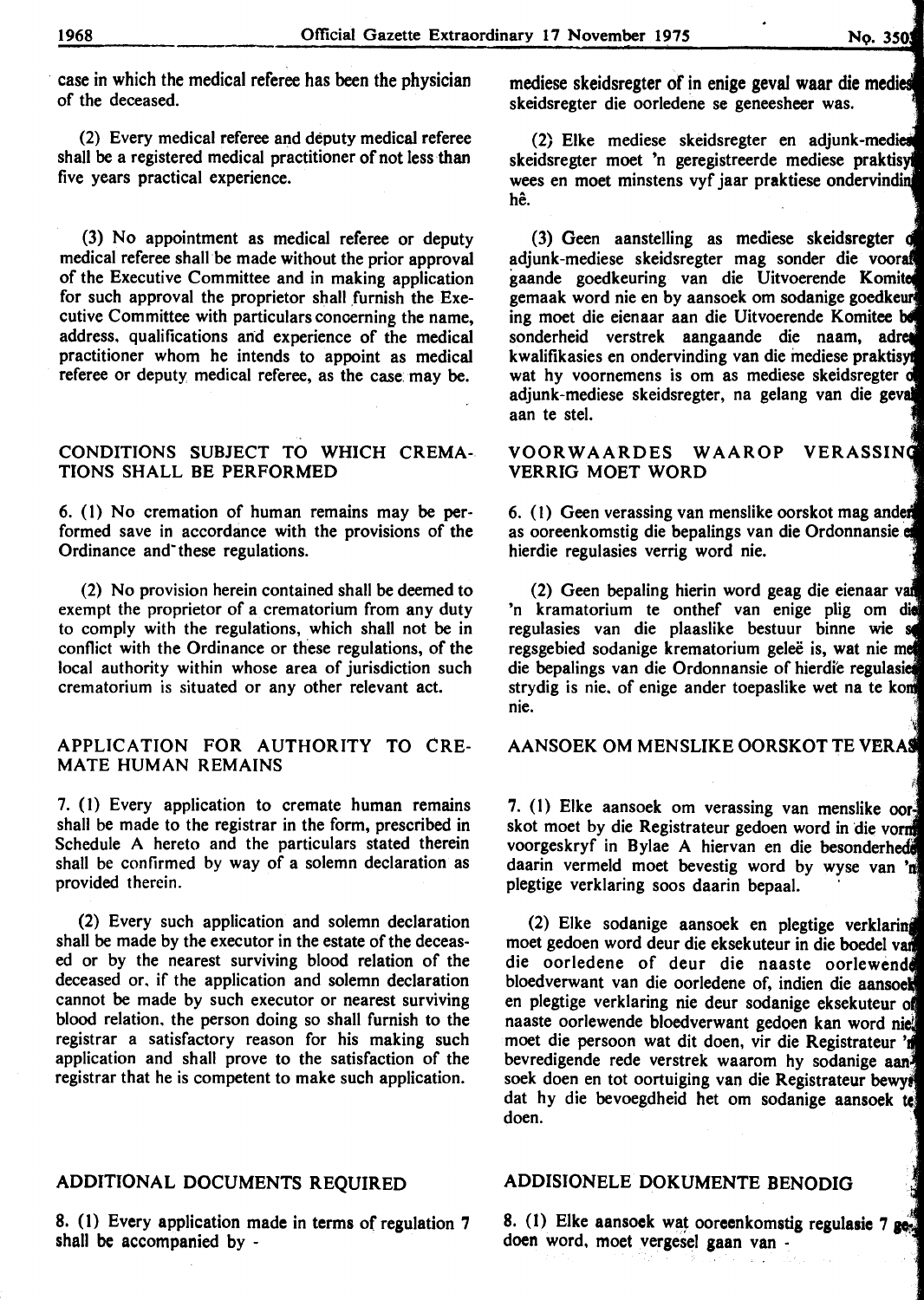- (a) a burial order issued in terms of the provisions of the Births. Marriages and Deaths Registration Act. 1963 (Act 81 of 1963);
- (b) a certificate in the form prescribed in Schedule B hereto issued by the medical practitioner who attended the deceased during his last illness, saw and identified his body after death and who can issue a certificate as to the cause of death;
- (c) a confirmatory medical certificate prescribed in Schedule C hereto issued after examination of the body by a medical practitioner other than the medical practitioner referred to in paragraph (b) who shall possess the qualifications prescribed in regulation 10:

Provided that. in lieu of the certificates referred to in paragraphs (b) and (c), such application may be accompanied by a certificate in a form prescribed in Schedule D hereto furnished after a post-mortem examination of the body by a medical practitioner who is a specialist in pathology or who is on the staff of a department of pathology of a university or who is on the staff of a Government institution where he is required to conduct post-mortem examinations or who is a district surgeon and has been assigned by the proprietor or by a magistrate.

(2) If the medical referee has personally investigated the cause of death he may issue the certificate required in terms of subregulation (1) (c) and if he has held the post-mortem examination, he may issue the certificate required in terms of the proviso to subregulation (1).

#### AUTHORITY FOR CREMATION

9. (1) No cremation shall take place unless the proprietor has received a written authority to that end from the medical referee in the form prescribed in Schedule E hereto.

(2) No human remains shall be presented for cremation or be excepted for cremation by the proprietor unless such remains are in a coffin manufactured as prescribed in subregulation (3) and so covered or enclosed that it causes no nuisance of offence.

- (3) (a) Every coffin in which human remains are presented for cremation shall not exceed 2,2 metres in length, 0,85 metres in width and 0.5 metres in depth and shall be manufactured from readily combustible wood.
	- (b) Metal nails and screws shall not be used in such coffin and pitch, sawdust or any other
- (a) 'n begrafnisorder uitgereik ooreenkomstig die bepalings van die Wet op die Registrasie van Geboortes, Huwelike en Sterfgevalle, 1963 (Wet 81 van 1963);
- (b) 'n sertifikaat in die vorm voorgeskryf in Bylae B hiervan uitgereik deur die mediese praktisyn wat die oorledene gedurende sy laaste siekte behandel het, sy lyk na sy oorlye gesien en uitgeken het en 'n sertifikaat met betrekking tot die oorsaak van dood kan verstrek;
- (c) 'n stawende mediese sertifikaat in die vonn voorgeskryf in Bylae C hiervan wat na ondersoek van die lyk deur 'n ander mediese praktisyn as die een bedoel in paragraaf (b) en wat in besit moet wees van die kwalifikasies voorgeskryf in regulasie 10, uitgereik is:

Met dien verstande dat sodanige aansoek, in plaas van die sertifikate bedoel in paragrawe (b) en (c), vergesel mag gaan van 'n sertifikaat in die vorm voorgeskryf in Bylae D hiervan wat na 'n lykskouing op die lyk verstrek is deur 'n mediese praktisyn wat 'n spesialis in patologie is of wat aan 'n departement van pato1ogie van 'n universiteit verbonde is, of wat verbonde is aan 'n Staatsinrigting waar hy lykskouings moet hou, of wat 'n distriksgeneesheer is en wat deur die eienaar of deur 'n landdros aangewys is.

(2) As die mediese skeidsregter persoonlik die oorsaak van die dood ondersoek het, kan hy die sertifikaat uitreik wat ooreenkomstig subregulasie (l)(c) vereis word en, indien hy die lykskouing gehou het, kan hy die sertifikaat uitreik wat ooreenkomstig die voorbehoudsbepaling by subregulasie ( 1) vereis word.

#### MAGTIGING .TOT VERASSING

9. (1) Tensy die eienaar skriftelike magtiging daartoe van die mediese skeidsregter ontvang bet in 'n vorm soos voorgeskryf in Bylae E hiervan, mag geen verassing plaasvind nie.

(2) Geen menslike oorskot mag vir verassing aangebied word of deur die eienaar vir verassing aanvaar word nie tensy sodanige oorskot in 'n kis, vervaardig soos voorgeskryf by subregulasie (3), is nie en so toegemaak of omhul is dat dit geen oorlas veroorsaak of aanstoot gee nie.

- (3) (a) Elke kis waarin menslike oorskot vir verassing aangebied word moet hoogstens 2, I meter lank, 0, 70 meter breed en 0,50 meter diep wees en van maklik brandbare bout vervaardig wees.
	- (b) Metaalspykers en -skroewe mag nie in sodanige kis gebruik word nie en pik,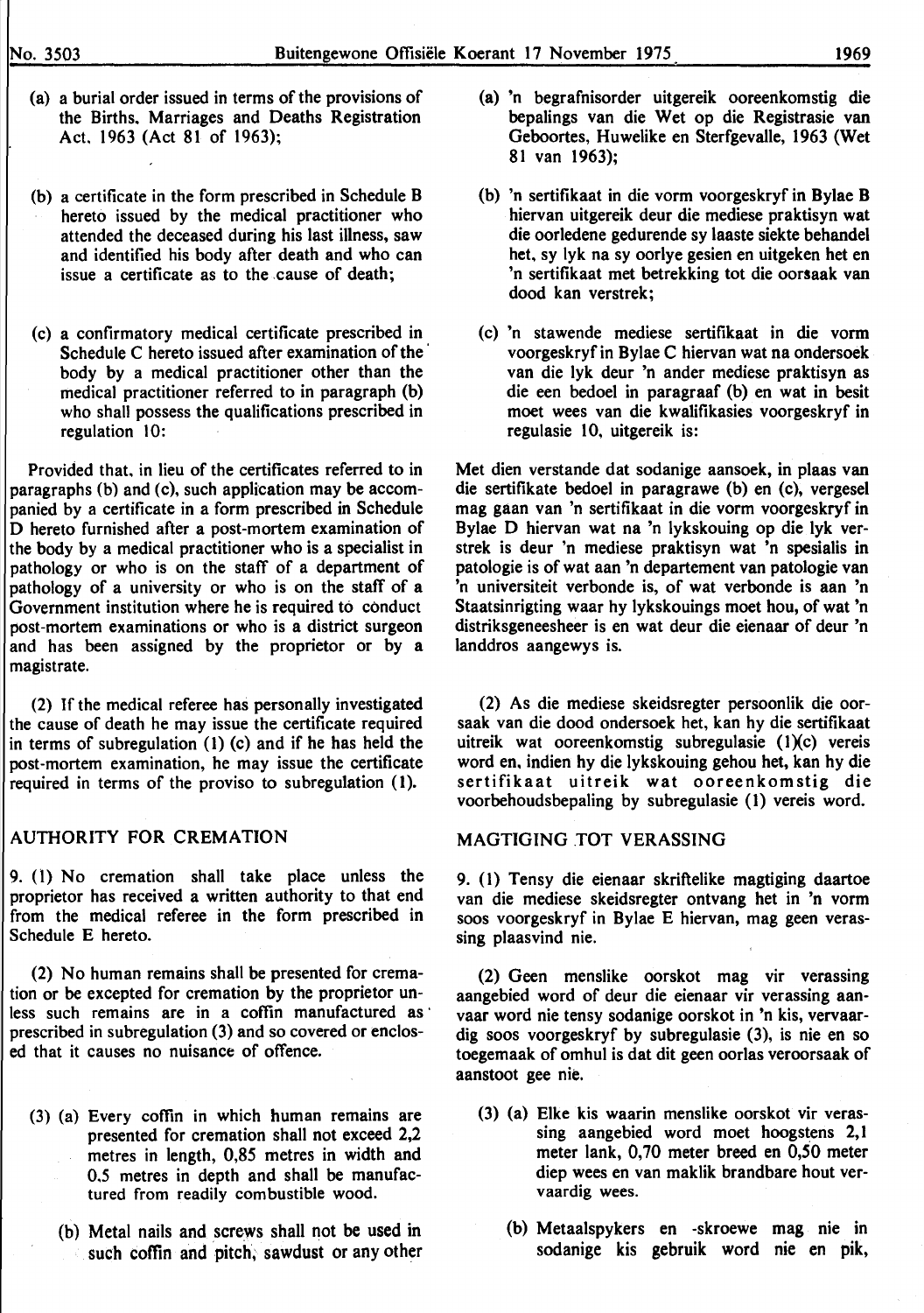- material which is not easily combustible shall not be present therein.
- (c) The coffin may be polished and may have handles and a breast plate which, unless they consist of readily combustible material, shall be so fitted to ensure that it can easily be removed.
- (d) There shall be no crossbars or projections at all under the base or on the bottom of the coffin and all dowels in this part of the coffin shall be countersunk.
- (e) If necessary, a thin zinc lining may be inserted in the coffin, but no metal other than zinc shall be used.

(4) The proprietor shall refuse to cremate the human remains if the coffin containing such remains does not comply with the provisions of subregulation (3).

- (5) (a) Notwithstanding anything to the contrary in this regulation, human remains may be presented and accepted for cremation in an inner coffin complying with the provisions of subregulation (3) and which are enclosed in a suitable outer coffin: Provided that the executor or nearest blood relation or other person responsible for the payment of the costs of cremation shall give to the proprietor of the crematorium a written statement that he is aware that such outer coffin shall not be incinerated and that he shail remove such outer coffin from the crematorium building immediately after the cremation has taken place.
	- (b) The registrar or a senior official of the crematorium appointed by him, shall in every case endorse the application for cremation form with the steps taken in regard to the outer coffin.

(6) No human remains presented for the purpose of · cremation shall be removed from a coffm or where they are in an inner coffin enclosed in an outer coffin, from such inner coffin and no coffin or inner coffin, as the case 'may be, shall be opened at a crematorium except where the proprietor, an authorised official of the crematorium, an inspector appointed in terms of section 7. of the Ordinance or a police officer duly authorised thereto so requires or unless it takes place in terms of regulation  $11(1)(g)$ 

(7) No person shall be allowed into the furnace chamber of a crematorium unless the written consent of the proprietor or of an official of the crematorium authorised thereto by the proprietor has been obtained beforehand.

saagsels, of enige ander materiaal wat maklik brandbaar is nie, mag in geen v daarin aanwesig wees nie.

- (c) Die kis kan gepoleer wees en mag h vatsels en 'n borsplaat hê wat tensy dit uit maklik brandbare materiaal bestaan, aangebring moet wees dit maklik verwyder kan word.
- (d) Daar mag geen dwarsstukke of uitsteek hoegenaamd onder die voetstuk of aan boom van die kis wees nie en aile houtpe in hierdie deel van die kis moet versink w
- (e) Indien nodig, kan die kis 'n dun sinkvoe hê, maar geen ander metaal as sink m gebruik word nie.

(4) Indien 'n kis wat menslike oorskot bevat nie iie bepalings van subregulasie (3) voldoen nie, moet eienaar weier om die menslike oorskot te veras.

- (5) (a) Nieteenstaande andersluidende bepalings hierdie regulasie, mag menslike oorskot verassing aangebied en ontvang word in binnekis, wat aan die bepalings van subre lasie (3) voldoen en in 'n geskikte buite van enige materiaal omsluit word: Met d verstande dat die eksekuteur of na bloedverwant of ander persoon wat vir betaling van die verassingskoste a spreeklik is, 'n skriftelike verklaring by eienaar van die krematorium moet inle dat hy bewus is dat sodanige buitekis nie v brand sal word nie en dat hy sodani buitekis onmiddellik na die verassing uit krematoriumgebou sal verwyder.
	- (b) Die registrateur of 'n senior beampte van d krematorium deur hom benoem, moet stappe wat met betrekking tot die buitekis doen is, in elke geval op die aansoekvorm verassing aanbring.

(6) Geen menslike oorskot wat vir die doeleindes v verassing aangebied is, mag uit 'n kis of waar dit in  $\frac{1}{2}$ binnekis is wat in 'n buitekis omsluit word, uit sodani binnekis verwyder word nie en geen kis of binnekis, gelang, mag by 'n krematorium oopgemaak word tensy die eienaar, 'n gemagtigde beampte van d krematorium, 'n inspekteur ingevolge artikel 7 van Ordonnansie aangestel of 'n behoorlik daart gemagtigde polisiebeampte dit vereis, of tensy geskied ingevolge regulasie  $11(1)(g)$ .

(7) Niemand word in die oondkamer van en' krematorium toegelaat nie tensy die skriftelike toeste ming van die eienaar of van 'n beampte van krematorium deur die eienaar daartoe gemagtig voor verkry is.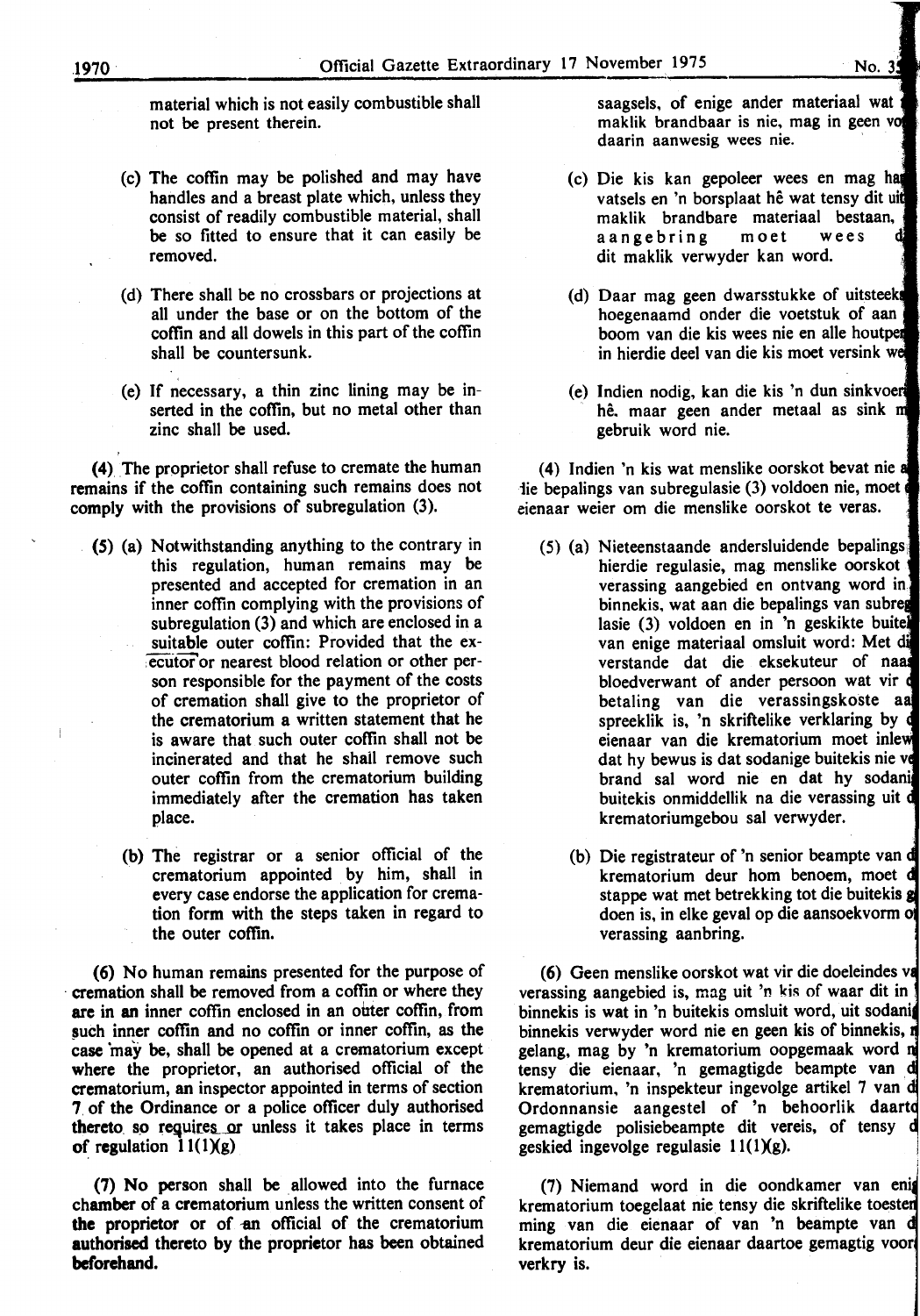~· "~:',

<sup>1</sup>/ (8) The registrar or a responsible official of the (8) Die registrateur of 'n verantwoordelike beampte in the type of the type of the type of the type of the type of the type of the type of the type of the type of the :cremations at the crematorium. verassings by die krematorium aanwesig wees.

#### CONFIRMATORY MEDICAL CERTIFICATE

;{0. The confirmatory medical certificate referred to in regulation 8(1) (c) shall, if not issued by the medical referee, be issued by a medical practitioner with at least .five years experience who is not a blood relation of the deceased nor a blood relation, partner or assistant of the medical practitioner who issued the certificate referred to in regulation  $8(1)(b)$ .

# WHEN CREMATIONS ARE NOT AUTHORISED

11. (1) The medical referee shall not authorise any cremation -

- (a) if the deceased left a written instruction to the contrary;
- (b) if the human remains in respect of which the application has been made, have not been identified;
- (c) if the burial order referred to in regulation  $8(1)(a)$  is not produced;
- (d) unless he has ascertained after examination that the application and certificates required by these regulations have been handed in and that they comply with the requirements of these regulations and that the examination by the persons issuing the certificates, has been adequate: Provided that he may, for this purpose, as he deems fit, conduct any examination in respect of the application and certificates;
- (e) unless he is satisfied that the application is made by the executor or nearest blood relation of the deceased, or, if it is made by some other person that a satisfactory explanation has been given as to why the application cannot be made by the executor or nearest surviving blood relation and that the person making such application is capable of acting;
- <0 unless he is satisfied that the fact and cause of death have been ascertained beyond reasonable doubt;
- (g) if he has reason to believe that the cause of death was poisoning, violence, criminal neglect, an unlawful operation, privation or negligence or if any suspicious circumstances in connection with the death of the deceased exist

van die krematorium moet te alle tye gedurende

#### STAWENDE MEDIESE SERTIFIKAAT

10. Die stawende mediese sertifikaat bedoel in regulasie 8(l)(c) moet, indien dit nie deur die mediese skeidsregter uitgereik word nie, uitgereik word deur 'n mediese praktisyn met minstens vyf jaar ondervinding en wat nog 'n bloedverwant van die oorledene is nog 'n bloedverwant, vennoot of assistent van die mediese praktisyn wat die sertifikaat bedoel in regulasie 8(1Xb) uitreik.

#### W ANNEER VERASSING NIE GEMAGTIG WORD NIE

II. (I) Die mediese skeidsregter mag nie verassing magtig nie -

- (a) as die oorledene skriftelik 'n andersluidende opdrag agtergelaat het;
- (b) as die menslike oorskot ten opsigte waarvan die aansoek gedoen is nie uitgeken is nie;
- (c) as die begrafnisorder bedoel in regulasie  $8(1)(a)$ nie getoon word nie;
- (d) tensy hy, na ondersoek, vasgestel het dat die aansoek en sertifikate wat by hierdie regulasies vereis word wei ingedien is en aan die vereistes van hierdie regulasies voldoen en dat die ondersoek deur die persone wat die sertifikate uitgereik het, toereikend was: Met dien verstande dat hy vir hierdie doeleindes self enige ondersoek met betrekking tot die aansoek en sertifikate kan instel wat hy nodig ag;
- (e) tensy hy daarvan oortuig is dat die aansoek deur die eksekuteur of naaste oorlewende bloedverwant van die oorledene gedoen word of, indien dit gedoen word deur iemand anders, dat 'n bevredigende rede verstrek is waarom die aansoek nie deur die eksekuteur of naaste oorlewende bloedverwant gedoen kan word nie en dat die persoon, wat sodanige aansoek doen, bevoeg is om op te tree;
- (f) tensy hy daarvan oortuig is dat die feit en die oorsaak van die dood bo redelike twyfel vasgestel is;
- (g) as hy rede het om te glo dat die dood · toe te skryf is aan vergiftiging, geweld, kriminele verwaarlosing, 'n onwettige operasie, ontbering of nalatigheid of as daar enige agterdogwekkende omstandighede in verband met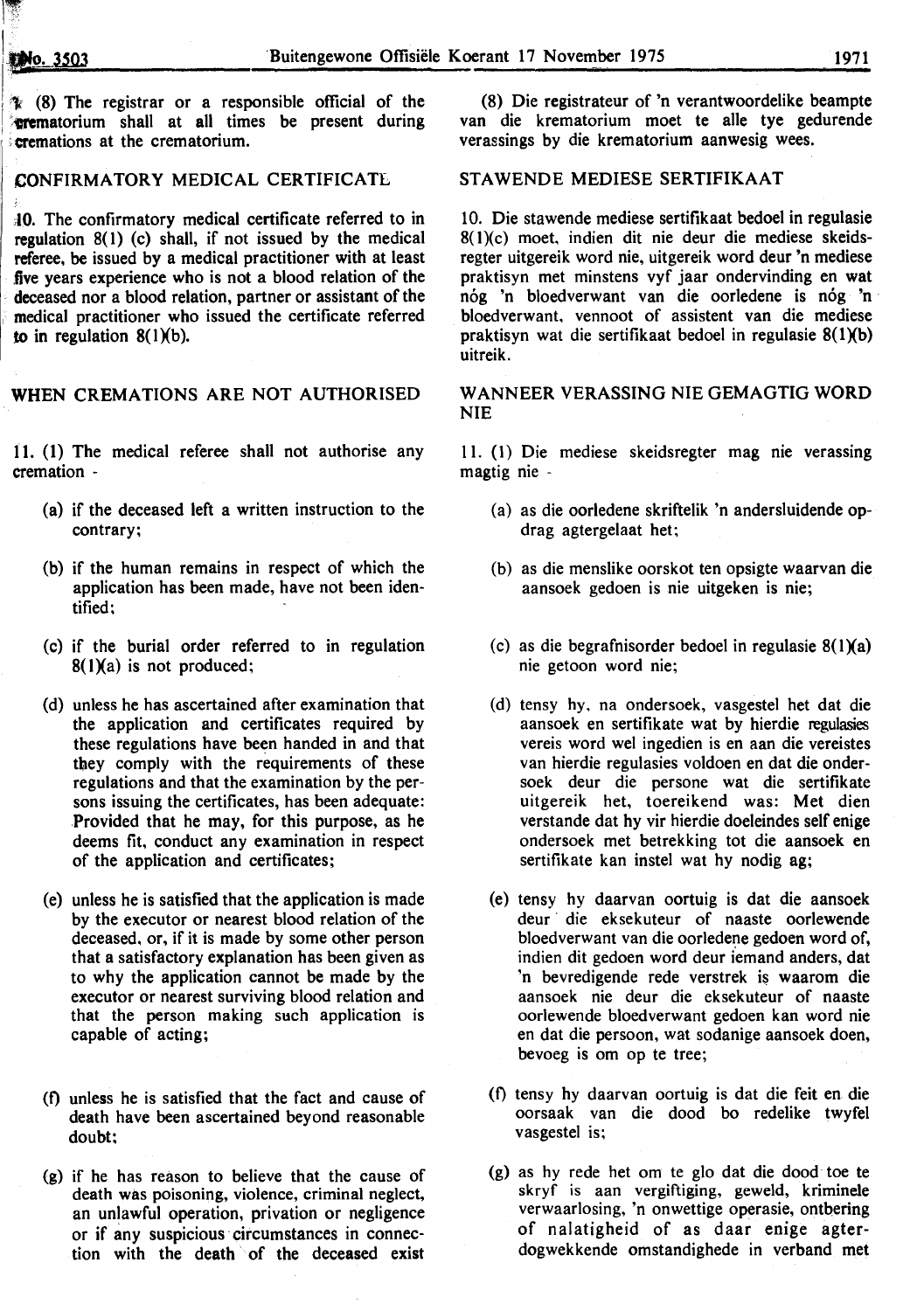whether revealed in any certificate or otherwise coming to his knowledge.

(2) Where the medical referee refuses to grant authority for the cremation of any human remains, he shall not be under any obligation to state his reasons for such refusal.

#### PERSONS DYING OUTSIDE SOUTH WEST AFRICA

12. In the case of an application for authority to cremate a person who has died outside the Territory of South West Africa, the medical referee may accept a sworn affidavit or a solemn declaration containing the particulars set out in Schedule A hereto if such declaration is made before any person having in that place authority to administer an oath or to take a declaration and he may accept certificates in the forms set out in Schedules B. C and D hereto if such certificates are signed by medical practitioners who have, to his satisfaction. furnished proof that they possess qualifications substantially equivalent to those prescribed for medical practitioners issuing such certificates in terms of regulation 8.

#### CREMATION WHERE REMAINS WERE BURIED FOR MORE THAN ONE YEAR

13. (1) Regulations 7, 8, 10, II and 12 shall not apply to the cremation of the remains of a deceased who has been buried for not less than one year.

(2) Such remains may only be cremated with the written approval of the Executive Committee given on the conditions which the Executive Committee may deem fit to impose.

(3) Any person failing to comply with such conditions shall be guilty of an offence.

#### PERSONS DYING FROM NOTIFIABLE OR INFECTIOUS DISEASES

14. Subject to the provisions of Chapter II and III of the Public Health Act, 1919 (Act 36 of 1919) as applied to the Territory of South West Africa and for this purpose amended by the Public Health Proclamation, 1920 (Proclamation 36 of 1920) and any regulations promulgated thereunder, the medical referee may, if he is satisfied that death was caused by a notifiable or infectious disease as defined in the said Act as so applied, dispense with any of the requirements of regulations 7, 8, 10, 11 and 12.

#### STILLBORN CHILDREN

IS. Notwithstanding the provisions of regulations 7, 8, 10, II and 12. the medical referee may permit the crema·

die dood van die oorledene bestaan dit uit enige sertifikaat blyk of andersins of sy aandag kom.

(2) Waar die mediese skeidsregter weier magtiging vir die verassing van enige menslike te verleen. staan hy onder geen verpligting om sy vir sodanige weiering te vermeld nie.

#### PERSONE WAT BUITE SUIDWES-AFRIKA STERWE KOM

12. In die geval van 'n aansoek om iemand te veras op enige plek buite die Gebied Suidwes-Afrika is, kan die mediese skeidsregter 'n beëdigde verklaring 'n plegtige verklaring aanvaar wat die verstrek wat in Bylae A hiervan uiteengesit is sodanige verklaring gedoen is voor iemand wat op die plek bevoegdheid besit om 'n eed of verklaring neem, en hy kan sertifikate in die vorm van Bylaes en D hiervan aanneem as sodanige serti onderteken is deur mediese praktisyns in verband n wie, tot sy oortuiging, bewys gelewer is dat hu kwalifikasies besit wat in wese gelyk is aan voorgeskryf vir mediese praktisyns wat sodanige tifikate ooreenkomstig regulasie 8 uitreik.

#### VERASSING W AAR OORSKOTTE MEER AS JAAR BEGRAWE WAS

13. ( 1) Regulasies 7, 8, 10, II en 12 geld nie vir verassing van die oorskot van 'n oorledene wat reeds nie minder nie as een jaar begrawe is.

(2) Sodanige oorskot mag slegs veras word met skriftelike toestemming van die Uitvoerende Komit verleen op sodanige voorwaardes as wat die voerende Komitee na goeddunke ople.

(3) Enigiemand wat versuim om enige voorwaarde na te kom, is aan 'n misdryf skuldig.

#### PERSONE WAT AAN AANMELDBARE OF AAN STEEKLIKE SIEKTES STERF

14. Behoudens die bepalings van Hoofstuk II en III die Volksgezondheidswet, 1919 (Wet 36 van 1919) op die Gebied Suidwes-Afrika toegepas en vir die gewysig deur die Publieke Gezondheids 1920 (Proklamasie 36 van 1920) en enige regulasiel daarkragtens uitgevaardig kan die mediese skeidsregtet indien hy oortuig is dat die dood veroorsaak is deur aanmeldbare of aansteeklike siekte soos omskryf genoemde wet, soos aldus toegepas, van enige van vereistes van regulasies 7, 8, 10 II en 12 afsien.

#### DOODGEBORE KINDERS

15. Ongeag die bepalings van regulasies 7, 8, 10, 11 et 12 kan die mediese skeidsregter toelaat dat die oorsko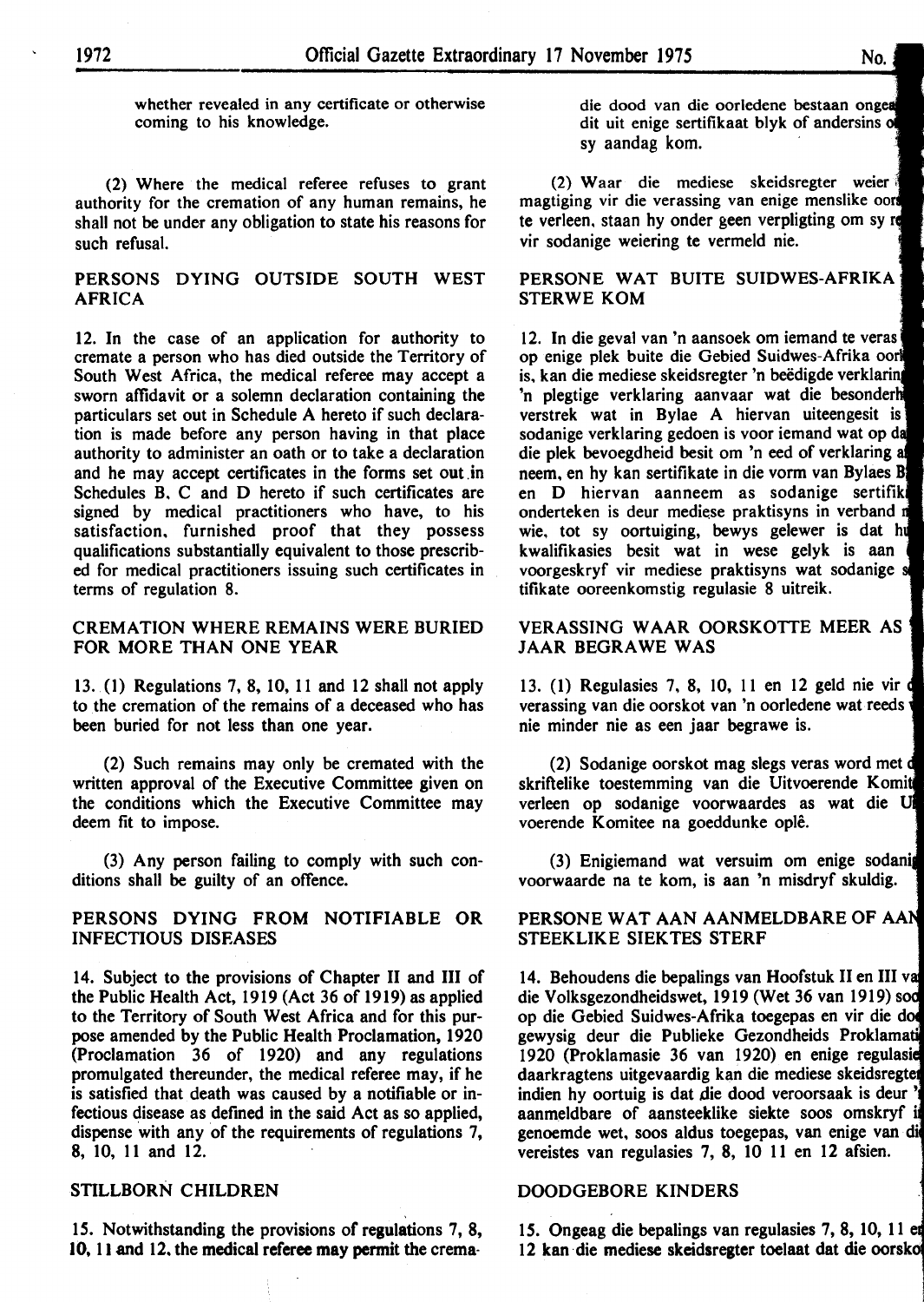$\pi$  .

ion of the remains of a stillborn child if a registered medical practitioner, after examination of the body, has pertified that such child was stillborn and if the medical **freferee, after such examination as he deems necessary, is** statisfied that the child was stillborn and that there is no reason for closer examination.

# DISPOSAL OF ASHES

 $\frac{1}{2}$ 16. (1) After the cremation of any human remains, the ashes shall be entrusted to the charge of the person who applied for the cremation, if such person so desires; if not, they shall be retained by the proprietor and in the absence of any special arrangement regarding their dis-,iposal in a cemetery be interred, placed or kept in a building, niche or other facilities approved by the Execu-{tive Committee at the crematorium reserved for the storage, preservation or burial of ashes.

(2) In the case of ashes temporarily entrusted to the 'proprietor and not removed within a reasonable time, a fortnight's notice shall be given to the person who applied for the cremation before the ashes are disposed of in terms of subregulation (I).

#### REGISTRATION OF CREMATIONS, ETC.

I7. (I) The proprietor of every crematorium shall appoint a registrar who shall keep a register in the form prescribed in Schedule F of all cremations carried out in such crematorium.

(2) The registrar shall make the entries in relation to every cremation immediately after every cremation except the entry in the last column which shall be done as soon as the ashes are handed over to the blood relations or otherwise disposed of as provided in the regulations.

I8. All applications, certificates, declarations and other documents relating to every cremation shall be marked with a number corresponding with the number in the register and shall be filed in sequence and carefully preserved by the proprietor.

19. When a crematorium is closed in terms of section 9 of the Ordinance, the proprietor shall send to the Secretary for South West Africa all registers and documents relating to the cremations which have taken place therein, or dispose thereof as instructed by the Executive Committee.

# RECORDS RELATIVE TO CREMATORIUMS

20. The Secretary for South West Africa shall cause to 1 **keep** records of every crematorium in the Territory and

van 'n doodgebore kind veras word indien 'n geregistreerde mediese praktisyn na ondersoek van die liggaam sertifiseer dat sodanige kind doodgebore is en indien die mediese skeidsregter na sodanige ondersoek soos hy nodig ag, daarvan oortuig is dat die kind doodgebore is en dat daar geen rede vir nadere ondersoek bestaan nie.

#### BESKIKKING OOR ASSE

16. (1) Na die verassing van enige menslike oorskot moet die asse toevertrou word aan die sorg van die persoon wat om die verassing aansoek gedoen het indien sodanige persoon dit verlang, so nie moet dit deur die eienaar behou en by ontstentenis van enige spesiale reëlings betreffende die beskikking daaroor, in 'n begraafplaas begrawe word, of geplaas of bewaar word in 'n gebou, nis of ander deur die Uitvoerende Komitee goedgekeurde fasiliteite by die krematorium wat vir die berging, bewaring of begrawing van asse afgesonder is.

(2) In die geval van asse wat tydelik in die sorg van die eienaar gelaat word en nie binne 'n redelike tyd verwyder word nie, moet aan die persoon wat om die verassing aansoek gedoen bet, twee weke kennis gegee word alvorens ooreenkomstig subregulasie (1) oor die asse beskik word.

#### REGISTRASIE ENSOVOORTS VAN VERASSINGS,

I7. (1) Die eienaar van elke krematorium moet 'n registrateur aanstel wat 'n register in die vorm voorgeskryf in Bylae F moet byhou van aile verassings wat in sodanige krematorium verrig is.

(2) Die registrateur moet die inskrywings met betrekking tot elke verassing onmiddellik na elke verassing doen, met uitsondering van die inskrywing in die laaste kolom wat gedoen moet word sodra die asse aan die bloedverwante oorhandig of anders daarmee gehandel is soos in hierdie regulasies bepaal.

I8. Aile aansoeke, sertifikate, verklarings en ander dokumente betretTende elke verassing moet gemerk word met 'n nommer wat met die nommer in die register ooreenstem en moet in volgorde gebêre en sorgvuldig deur die eienaar bewaar word.

19. Wanneer 'n krematorium ooreenkomstig artikel 9 van die Ordonnansie gesluit word, moet die eienaar aile registers en dokumente betretTende die verassings wat daarin plaasgevind het, aan die Sekretaris van Suidwes-Afrika stuur of daarmee handel soos deur die Uitvoerende Komitee gelas.

#### AANTEKENINGE BETREFFENDE KREMATO-RIUMS

20. Die Sekretaris van Suidwes-Afrika laat aantekeninge hou van elke krematorium in die Gebied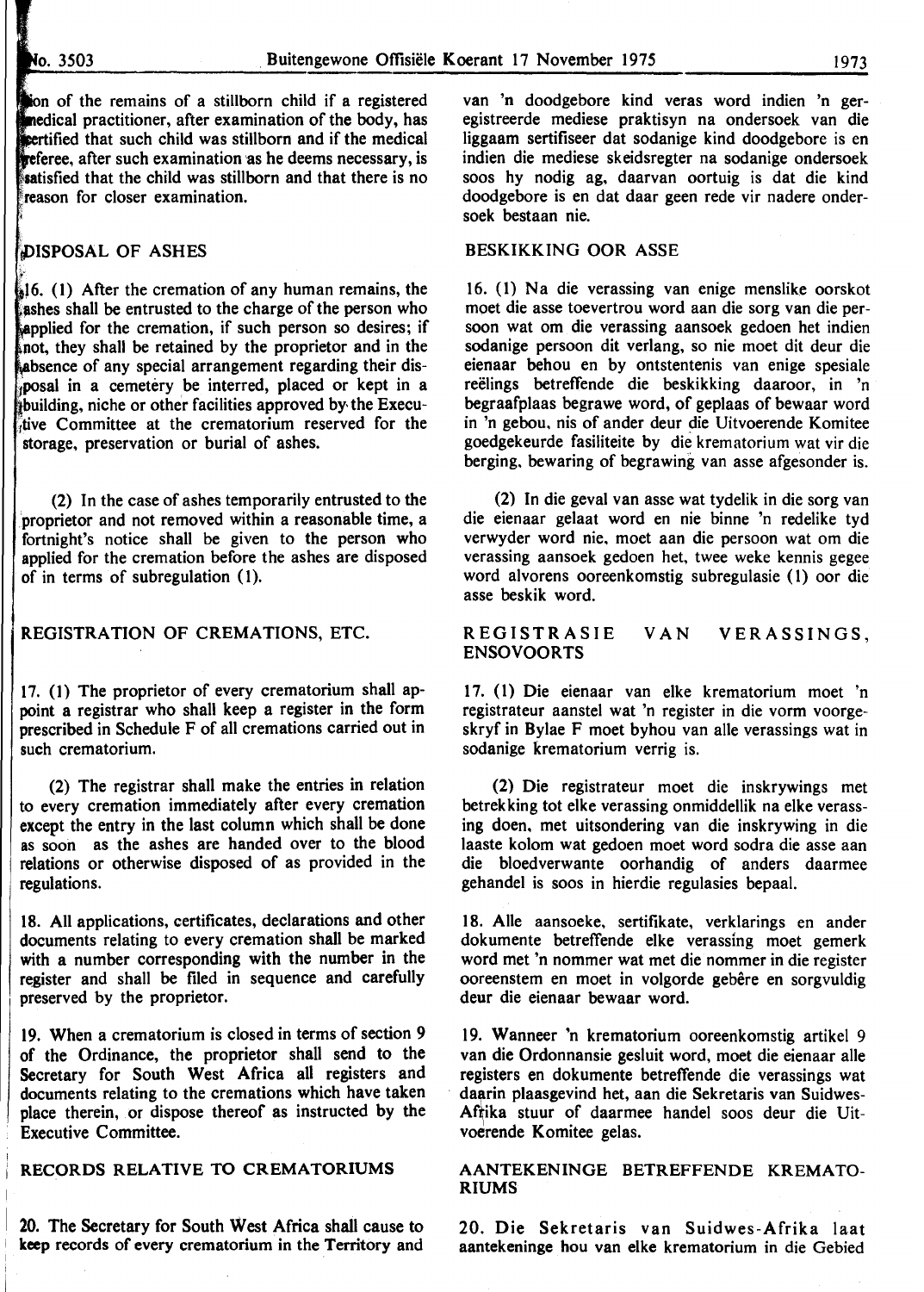of the names and addresses of the proprietors thereof, including particulars of the certificates of registration granted by the Executive Committee in respect of such cremato $1$ <sup>\*\*\*</sup> and any conditions prescribed at the issue of such certificates.

### DUTIES OF INSPECTORS

21. Whenever an inspector, at an inspection of a crematorium, is of the opinion that circumstances in connection with any matter in the Ordinance are such that they should be brought to the attention of the Executive Committee, or if he has knowledge that any provisions of the Ordinance or these regulations or any conditions prescribed at the issue of the certificate of registration in respect of a crematorium are not being observed or complied with, he shall report to the Secretary for South West Africa accordingly.

#### SCHEDULE A

# APPLICATION FOR CREMATION, WITH DECLARATION.

| I, (Name of applicant) $\dots \dots \dots \dots \dots \dots \dots \dots$<br>apply to the $\dots \dots \dots \dots \dots \dots \dots \dots \dots \dots \dots \dots$<br>to undertake the cremation of the remains of (name of |
|-----------------------------------------------------------------------------------------------------------------------------------------------------------------------------------------------------------------------------|
| $(Address) \dots \dots \dots \dots \dots \dots \dots \dots \dots \dots \dots \dots$<br>$(Occupation) \dots \dots \dots \dots \dots \dots \dots \dots \dots \dots \dots \dots$                                               |
| (Whether married, widow, widower, divorced or un-                                                                                                                                                                           |
| The following questions have to be answered:<br>1. Are you the executor or nearest surviving blood rela-<br>tion of the deceased?                                                                                           |
| 2. If not, state -                                                                                                                                                                                                          |
| (a) Your relationship to the deceased $\ldots \ldots \ldots$                                                                                                                                                                |
| (b) The reason why the application is made by you<br>and not by the executor or nearest blood relation                                                                                                                      |
| 3. Did the deceased leave any written directions as to<br>the mode of disposal of his remains? If so, what were<br>the directions                                                                                           |

i en van die name en adresse van die eienaars daarvan, i sluitende besonderhede van die registrasiesertifikate w deur die Uitvoerende Komitee ten opsigte van soda krematorium toegestaan is en enige voorwaardes wat die uitreiking van sodanige sertifikate voorgeskryf i l

#### PLIGTE VAN INSPEKTEURS

21. Wanneer 'n inspekteur, by inspeksie van <sup>~</sup> krematorium, van mening is dat omstandighede in v band met enige aangeleentheid in die Ordonnan vermeld, sodanig is dat dit onder die aandag van die Q voerende Komitee gebring behoort te word, of as daarvan kennis dra dat enige bepalings van die Orde nansie of hierdie regulasies of enige voorwaardes wat 1 die uitreiking van 'n registrasiesertifikaat ten opsigte v 'n krematorium gestel is, nie uitgevoer of nagekom wq nie, moet hy dienooreenkomstig aan die Sekretaris v Suidwes-Afrika verslag doen.

#### BYLAE A

# AANSOEK OM VERASSING, MET VERKL, RING

| Ek (Naam van applikant)                                                         |  |  |  |  |  |  |  |  |
|---------------------------------------------------------------------------------|--|--|--|--|--|--|--|--|
|                                                                                 |  |  |  |  |  |  |  |  |
|                                                                                 |  |  |  |  |  |  |  |  |
| doen by die $\dots \dots \dots \dots \dots \dots \dots \dots \dots \dots$       |  |  |  |  |  |  |  |  |
| aansoek om die verassing te onderneem van die oorsk<br>van (Naam van oorledene) |  |  |  |  |  |  |  |  |
|                                                                                 |  |  |  |  |  |  |  |  |
|                                                                                 |  |  |  |  |  |  |  |  |
| $(Beroep)$                                                                      |  |  |  |  |  |  |  |  |
| $(Ouderdom)$ $(Geslag)$                                                         |  |  |  |  |  |  |  |  |
| (Getroud, weduwee, wewenaar, geskei of ongetroud)                               |  |  |  |  |  |  |  |  |

#### *Die volgende vrae moet. beantwoord word:*

- 1. Is u die eksekuteur of naaste oorlewen bloedverwant van die oorledene? . .......... ..
- 2. lndien nie, vermeld
	- (a) U verwantskap tot die oorledene ........ .
	- ..................................
	- (b) Die rede waarom die aansoek deur u gedo word en nie deur die eksekuteur of naas oorlewende bloedverwant nie ............ : •••••••••••••••••••••••••••••••••• t

3. Het die oorledene enige skriftelike opdrag nagela met betrekking tot die wyse van beskikking oor s oorskot? Indien wel, wat was die opdrag? ....

••••••••••.•••••••••••••••••••••••••• j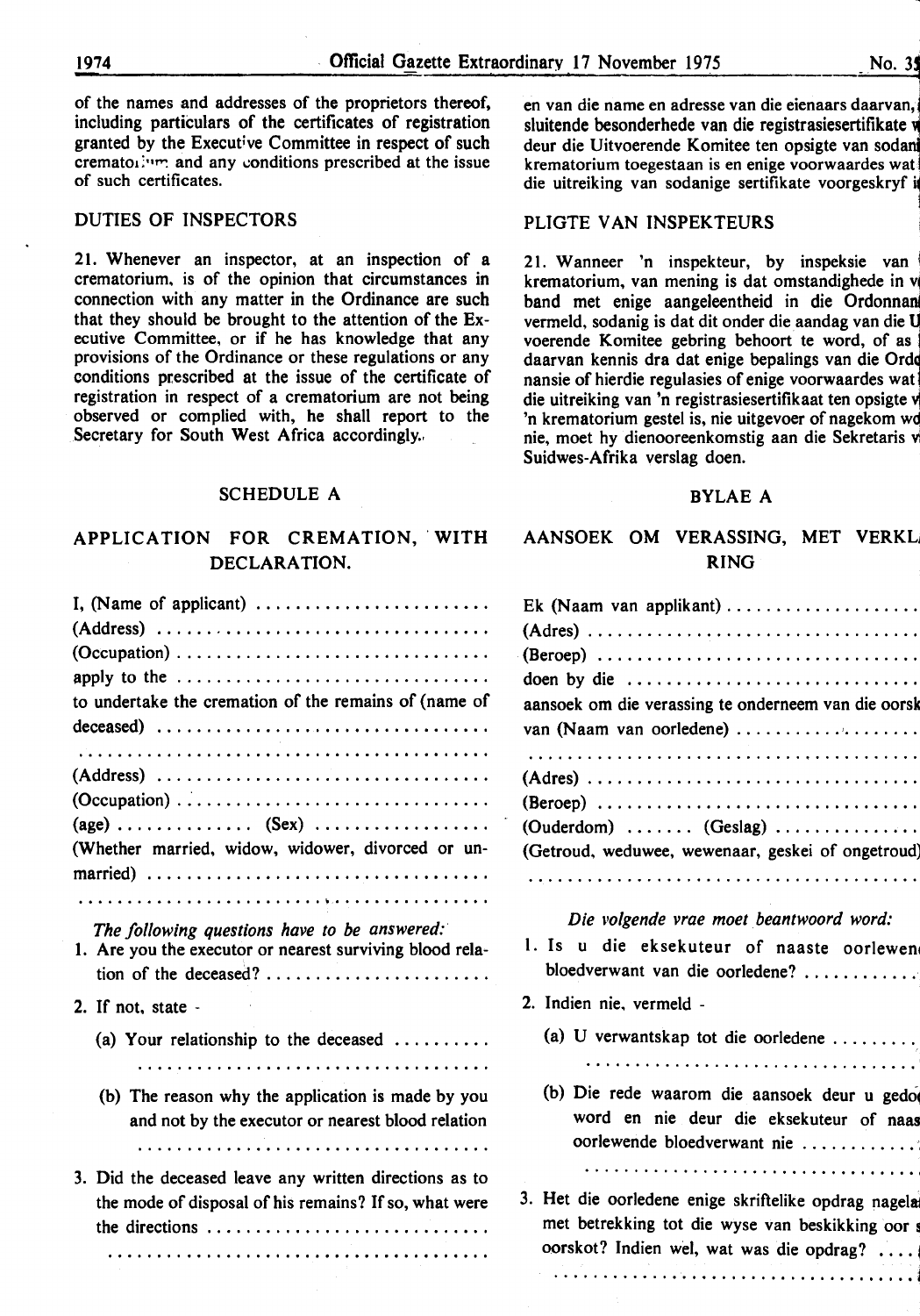| No. 3503                                                                                                                                                                                            | Buitengewone Offisiële Koerant 17 November 1975<br>1975                                                                                                                                                               |
|-----------------------------------------------------------------------------------------------------------------------------------------------------------------------------------------------------|-----------------------------------------------------------------------------------------------------------------------------------------------------------------------------------------------------------------------|
| Has any near blood relation* of the deceased been in-<br>formed of the proposed cremation?                                                                                                          | 4. Is enige nabye bloedverwant* van die oorledene van<br>die voorgestelde verassing verwittig?                                                                                                                        |
| *The term "near blood relation" as used here in-<br>cludes widow or widower, parents, children above<br>the age of 16 years, and any other blood relation who<br>usually resided with the deceased. | *Die uitdrukking "nabye bloedverwant" soos hier<br>gebruik sluit in weduwee, wewenaar, ouers, kinders<br>bo die ouderdom van 16 jaar en enige ander<br>bloedverwant wat gewoonlik by die oorledene in-<br>gewoon het. |
| Has any near blood relation of the deceased express-<br>ed any objections to the proposed cremation? If so,<br>on what grounds                                                                      | 5. Het enige nabye bloedverwant van die oorledene<br>enige beswaar teen die voorgestelde verassing<br>uitgespreek? Indien wel, op watter gronde?                                                                      |
| What was the date and hour of the death of the                                                                                                                                                      | 6. Op watter datum en uur het die oorledene gesterf?                                                                                                                                                                  |
| 7. Where did the deceased die? (Give address and say<br>whether own residence, lodgings, hotel, hospital, nur-<br>sing home, etc.) $\ldots$                                                         | 7. Waar het die oorledene gesterf? (Vermeld adres en sê<br>of dit eie woning, losiesplek, hotel, hospitaal,<br>verpleeginrigting, ens., was)                                                                          |
| 8. Do you know, or do you have any reason to suspect<br>that the death of the deceased was directly or in-<br>directly due to -                                                                     | 8. Weet u, of het u enige rede om te vermoed, dat die<br>dood van die oorledene regstreeks of onregstreeks die<br>gevolg was van -                                                                                    |
| (a) poisoning;                                                                                                                                                                                      | (a) vergiftiging;                                                                                                                                                                                                     |
| (b) violence:                                                                                                                                                                                       | (b) geweld:                                                                                                                                                                                                           |
| $\le$ (c) criminal neglect;                                                                                                                                                                         | (c) kriminele verwaarlosing;                                                                                                                                                                                          |
| (d) an unlawful operation;                                                                                                                                                                          | (d) 'n onwettige operasie;                                                                                                                                                                                            |
| (e) privation;                                                                                                                                                                                      | (e) ontbering:                                                                                                                                                                                                        |
| (f) negligence; or                                                                                                                                                                                  | (f) nalatigheid; of                                                                                                                                                                                                   |
| (g) any other suspicious circumstances                                                                                                                                                              | (g) enige ander agterdogwekkende omstandighede?                                                                                                                                                                       |
| 9. Do you know of or do you have any reason to<br>suspect that a post-mortem on the remains of the<br>陈。<br>deceased may be desirable?                                                              | 9. Weet u van of het u enige rede om te vermoed dat 'n<br>lykskouing op die oorskot van die oorledene wenslik                                                                                                         |
| 10. Give name and address of the usual medical physi-<br>cian of the deceased                                                                                                                       | 10. Vermeld naam en adres van die gewone mediese<br>dokter van die oorledene                                                                                                                                          |
| 11. Give names and addresses of the medical prac-<br>titioners who attended the deceased during his last                                                                                            | 11. Vermeld name en adresse van die mediese prakti-<br>syns wat die oorledene gedurende sy laaste siekbed                                                                                                             |
|                                                                                                                                                                                                     |                                                                                                                                                                                                                       |
| I do hereby solemnly and sincerely declare that all<br>the particulars stated above are true, and that to the<br>best of my knowledge and belief no material par-                                   | Ek verklaar hierby plegtig en opreg dat al<br>bovermelde besonderhede waar is en dat daar na<br>my beste wete en oortuiging geen belangrike                                                                           |

besonderheid weggelaat is nie en ek lê hierdie

ticular has been omitted, and I make this solemn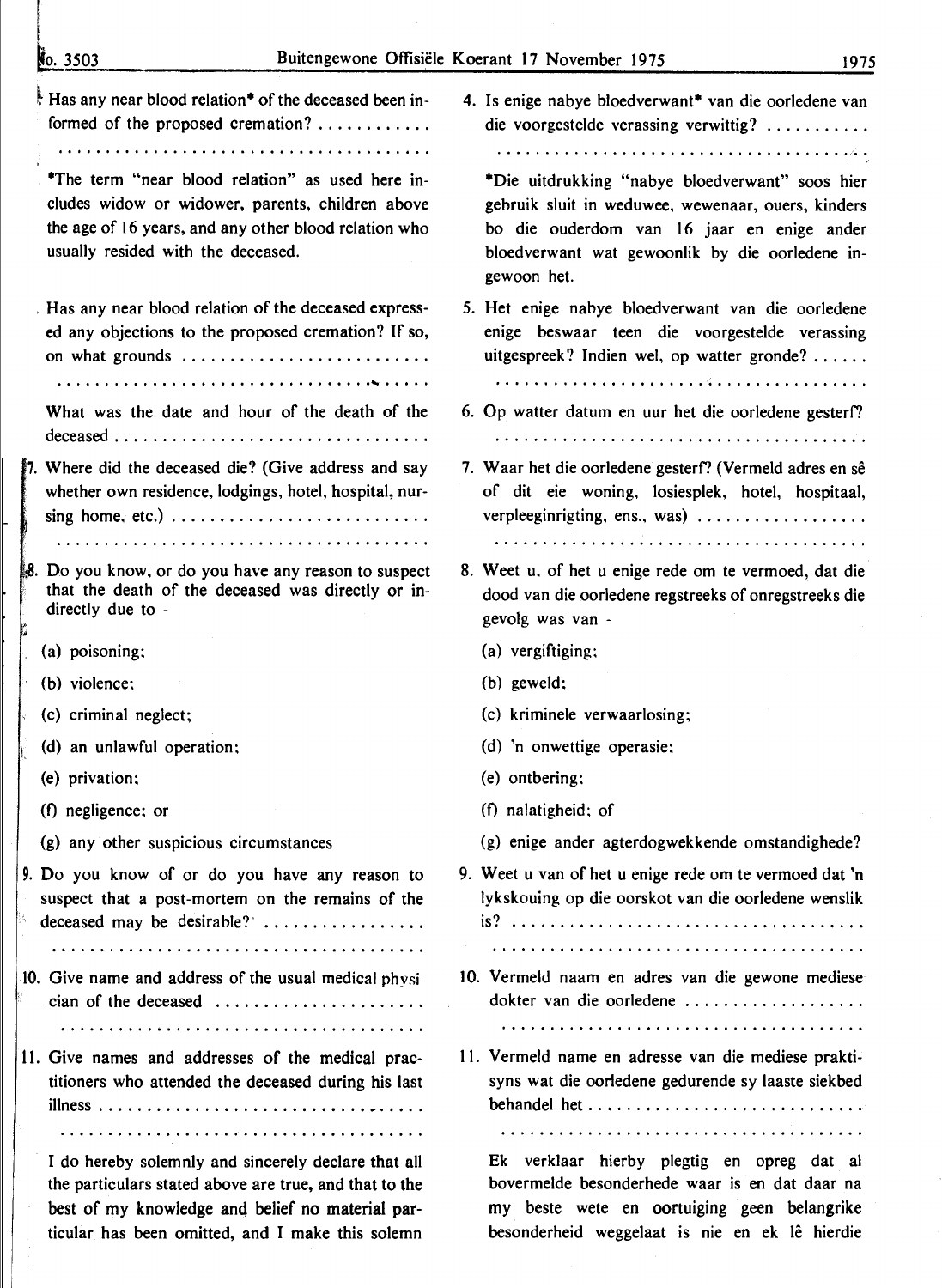declaration conscientiously believing the same to be true.

#### **SIGNATURE**

\*Declared at ...... on this the ................. ..................day of ........... 19....... — before me.

> COMMISSIONER OF **OATHS**

**\*This delaration must be made before a Commissioner** of Oaths.

# **SCHEDULE B**

# CERTIFICATE OF MEDICAL PRACTITIONER

I am informed that application is about to be made for the cremation of the remains of -

Having attended the deceased before death, and seen and identified the body after death, I give the following answers to the questions set out below:

- 1. On what date and at what hour did he or she die?
- 2. What was the place where the deceased died? (Give address and say whether own residence, lodging, hotel, hospital, nursing home, etc.)  $\ldots$ ........
- 3. Are you a blood relation of the deceased? If so, state the relationship ...........................
- 4. Have you, so far as you are aware, any pecuniary interest in the estate of the deceased? ..........
- 5. Were you the ordinary medical practitioner of the deceased? If so, for how  $\log$ ? ..............
- 6. Did you attend the deceased during his or her last illness? If so, for how long?  $\dots \dots \dots \dots \dots \dots$

verklaring af in die eerlike geloof dat dit waarheid is.

#### . . . . . . . . . . . . . . . . . . . . (HANDTEKENING)

| *Verklaar te  op hierdie die |  |  |  |  |  |  |
|------------------------------|--|--|--|--|--|--|
|                              |  |  |  |  |  |  |
| voor my.                     |  |  |  |  |  |  |

. . . . . . . . . . . . . . . . . . . Kommissaris van Ede.

\*Hierdie verklaring moet voor 'n kommissaris van afgelê word

# **BYLAE B**

# SERTIFIKAAT VAN MEDIESE PRAKTISYN

Ek is meegedeel dat aansoek gedoen gaan word vir verassing van die oorskot van -

| (Naam van oorledene) |  |  |  |  |  |  |  |  |  |  |  |  |  |  |  |  |
|----------------------|--|--|--|--|--|--|--|--|--|--|--|--|--|--|--|--|
|                      |  |  |  |  |  |  |  |  |  |  |  |  |  |  |  |  |
|                      |  |  |  |  |  |  |  |  |  |  |  |  |  |  |  |  |

Aangesien ek die oorledene voor sy dood behandel h en nadat ek die lyk na sy dood gesien en uitgeken h verstrek ek die volgende antwoorde op die ond staande vrae:

1. Op watter datum en uur is hy of sy oorlede?.

2. Op watter plek is die oorledene oorlede? (Verstr die adres en verklaar of dit sy eie woning, losieshu hotel, hospitaal, verpleeginrigting, ens., was) ...

- 3. Is u 'n bloedverwant van die oorledene? Indien w vermeld die verwantskap .................
- 4. Het u, vir sover u bewus is, enige geldelike belang die boedel van die oorledene? .............
- 5. Was u die gewone mediese praktisyn wat die oo ledene behandel het? Indien wel, vir hoe lank?.

6. Het u die oorledene gedurende sy of haar laat siekte behandel? Indien wel, vir hoe lank?  $\dots$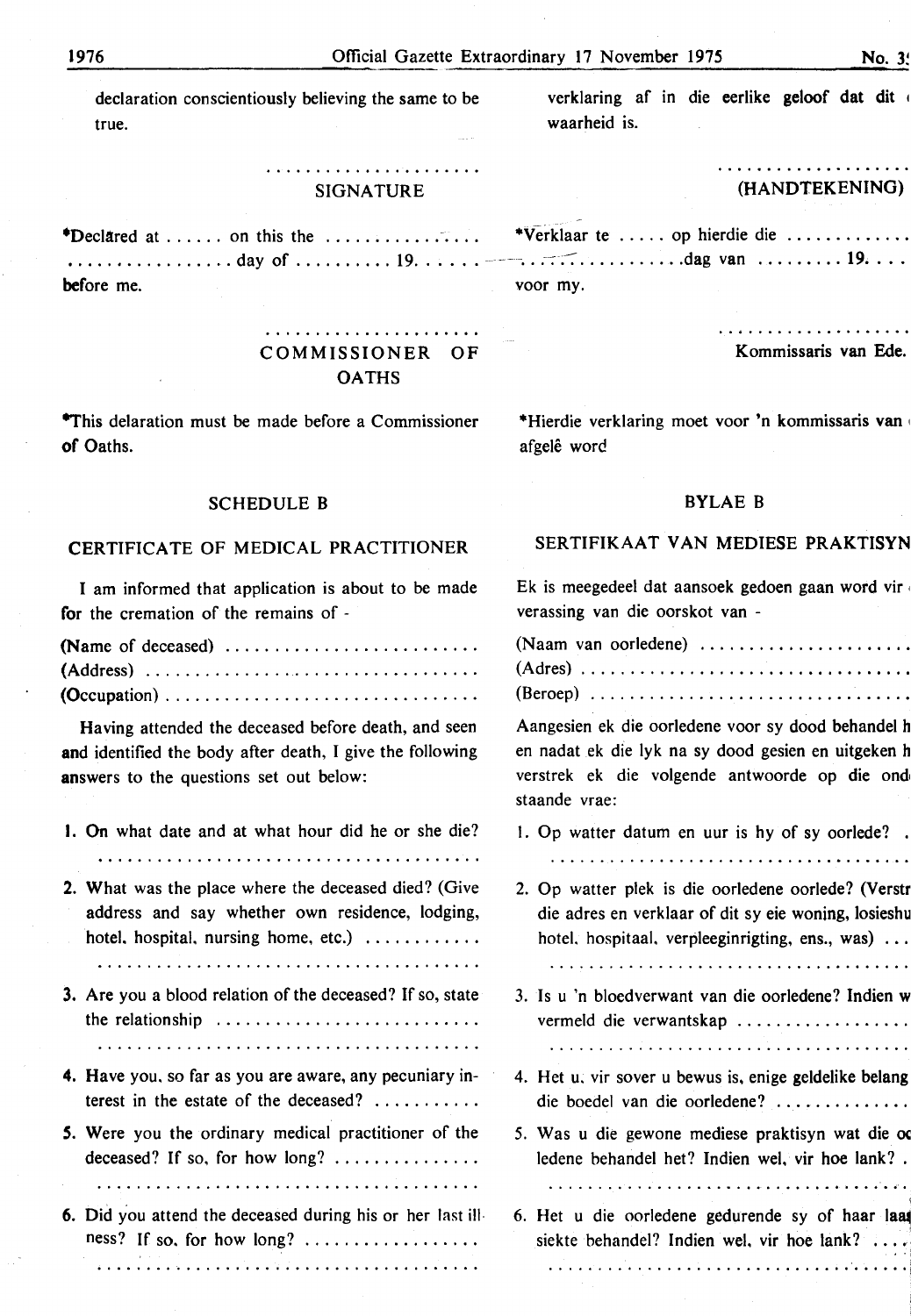$0.3503$ 

 $\hat{r}$ 

| When did you last see the deceased alive? (Say how                                                                                                                                                                                                               | 7. Wanneer het u laaste die oorledene lewend gesien?                                                                                                                                                                                                                                                                                                                                                                                           |
|------------------------------------------------------------------------------------------------------------------------------------------------------------------------------------------------------------------------------------------------------------------|------------------------------------------------------------------------------------------------------------------------------------------------------------------------------------------------------------------------------------------------------------------------------------------------------------------------------------------------------------------------------------------------------------------------------------------------|
| many days or hours before death) $\ldots$                                                                                                                                                                                                                        | (Verklaar hoeveel dae of uur voor sy of haar dood)                                                                                                                                                                                                                                                                                                                                                                                             |
|                                                                                                                                                                                                                                                                  |                                                                                                                                                                                                                                                                                                                                                                                                                                                |
| How soon after death did you see the body, and what                                                                                                                                                                                                              | 8. Hoe gou na die dood het u die lyk gesien, en watter                                                                                                                                                                                                                                                                                                                                                                                         |
| examination of it did you make? $\dots\dots\dots\dots\dots$                                                                                                                                                                                                      | ondersoek het u daarop uitgevoer?                                                                                                                                                                                                                                                                                                                                                                                                              |
|                                                                                                                                                                                                                                                                  |                                                                                                                                                                                                                                                                                                                                                                                                                                                |
| What was the cause of death?                                                                                                                                                                                                                                     | 9. Wat was die oorsaak van die dood?                                                                                                                                                                                                                                                                                                                                                                                                           |
|                                                                                                                                                                                                                                                                  |                                                                                                                                                                                                                                                                                                                                                                                                                                                |
| Primary/Secondary. (Specify the disease, injury, etc.                                                                                                                                                                                                            | Primêr/Sekondêr. (Vermeld die siekte, besering, ens.,                                                                                                                                                                                                                                                                                                                                                                                          |
| and, if possible, distinguish the primary from the                                                                                                                                                                                                               | en onderskei, indien moontlik, die primêre van die                                                                                                                                                                                                                                                                                                                                                                                             |
| secondary cause as in the death certificate).                                                                                                                                                                                                                    | sekondêre oorsaak soos in die doodsertifikaat).                                                                                                                                                                                                                                                                                                                                                                                                |
| Was there any other cause which contributed to or                                                                                                                                                                                                                | 10. Was daar enige ander oorsaak wat tot die dood                                                                                                                                                                                                                                                                                                                                                                                              |
| accelerated death?                                                                                                                                                                                                                                               | by gedra het of dit verhaas het? $\dots\dots\dots\dots\dots$                                                                                                                                                                                                                                                                                                                                                                                   |
| If so, state it, and if more than one other cause,                                                                                                                                                                                                               | Indien wel, vermeld dit en, indien daar meer as een                                                                                                                                                                                                                                                                                                                                                                                            |
|                                                                                                                                                                                                                                                                  | ander oorsaak was, vermeld almal.                                                                                                                                                                                                                                                                                                                                                                                                              |
|                                                                                                                                                                                                                                                                  |                                                                                                                                                                                                                                                                                                                                                                                                                                                |
|                                                                                                                                                                                                                                                                  |                                                                                                                                                                                                                                                                                                                                                                                                                                                |
| What was the mode of death? (Say whether syn-                                                                                                                                                                                                                    | 11. Wat was die aard van die dood (verklaar of dit                                                                                                                                                                                                                                                                                                                                                                                             |
| cope, coma, exhaustion, convulsions, etc.) What                                                                                                                                                                                                                  | floute, beswyming, uitputting, stuipe, ens. was). Wat                                                                                                                                                                                                                                                                                                                                                                                          |
| was its duration in days, hours or minutes. $\dots$                                                                                                                                                                                                              | was die duur daarvan in dae, ure of minute?                                                                                                                                                                                                                                                                                                                                                                                                    |
|                                                                                                                                                                                                                                                                  |                                                                                                                                                                                                                                                                                                                                                                                                                                                |
| Did the deceased undergo any operation during the                                                                                                                                                                                                                | 12. Het die oorledene 'n operasie gedurende sy laaste                                                                                                                                                                                                                                                                                                                                                                                          |
| final illness or within a year before death? If so,                                                                                                                                                                                                              | siekte of binne 'n jaar voor sy dood ondergaan? In-                                                                                                                                                                                                                                                                                                                                                                                            |
| what was its nature and who performed it? $\dots$                                                                                                                                                                                                                | dien wel, wat was die aard daarvan en deur wie is                                                                                                                                                                                                                                                                                                                                                                                              |
|                                                                                                                                                                                                                                                                  |                                                                                                                                                                                                                                                                                                                                                                                                                                                |
| By whom was the deceased nursed during his or her<br>last illness? (Give names and say whether<br>professional nurse, relation, etc.) If the illness was a<br>long one this question should be answered with<br>reference to the period of four weeks before the | 13. Deur wie is die oorledene gedurende sy of haar<br>laaste siekte verpleeg? (Verstrek name en verklaar<br>of dit 'n professionele verpleegster, bloedverwant,<br>ens. was.) Indien die siekte lank was, moet hierdie<br>vraag beantwoord word met betrekking tot die<br>tydperk van vier weke voor die dood                                                                                                                                  |
|                                                                                                                                                                                                                                                                  |                                                                                                                                                                                                                                                                                                                                                                                                                                                |
| Who were the persons (if any) present at the mo-                                                                                                                                                                                                                 | 14. Wie was die persone (indien enige) wat ten tyde van                                                                                                                                                                                                                                                                                                                                                                                        |
| ment of death?                                                                                                                                                                                                                                                   | die dood teenwoordig was?                                                                                                                                                                                                                                                                                                                                                                                                                      |
|                                                                                                                                                                                                                                                                  |                                                                                                                                                                                                                                                                                                                                                                                                                                                |
| State how far the answers to questions 1 to 14 are                                                                                                                                                                                                               | 15. Verklaar in hoeverre die antwoorde op Vrae 1-14.                                                                                                                                                                                                                                                                                                                                                                                           |
| the result of your own observations, or are based on                                                                                                                                                                                                             | die gevolg van u eie waarnemings is, of is dit                                                                                                                                                                                                                                                                                                                                                                                                 |
| statements made by others. If based on statements                                                                                                                                                                                                                | gebaseer op verklarings wat andere gedoen het. In-                                                                                                                                                                                                                                                                                                                                                                                             |
| made by others, say by whom                                                                                                                                                                                                                                      | dien gebaseer op andere se verklarings, vermeld                                                                                                                                                                                                                                                                                                                                                                                                |
|                                                                                                                                                                                                                                                                  | deur wie die verklarings gedoen is.                                                                                                                                                                                                                                                                                                                                                                                                            |
| In view of your knowledge of the deceased's habits<br>and constitution, do you feel any doubt whatever as<br>to the character of the disease or the cause of                                                                                                     | 16. Met die oog op u kennis van die oorledene se<br>gewoontes en konstitusie, bestaan daar by u enige<br>twyfel hoegenaamd met betrekking tot die aard van<br>die siekte of die oorsaak van dood?<br>$\mathcal{L}^{\mathcal{L}}$ . The contract of the space of the space of the space of the space of the space of the space of the space of the space of the space of the space of the space of the space of the space of the space of the s |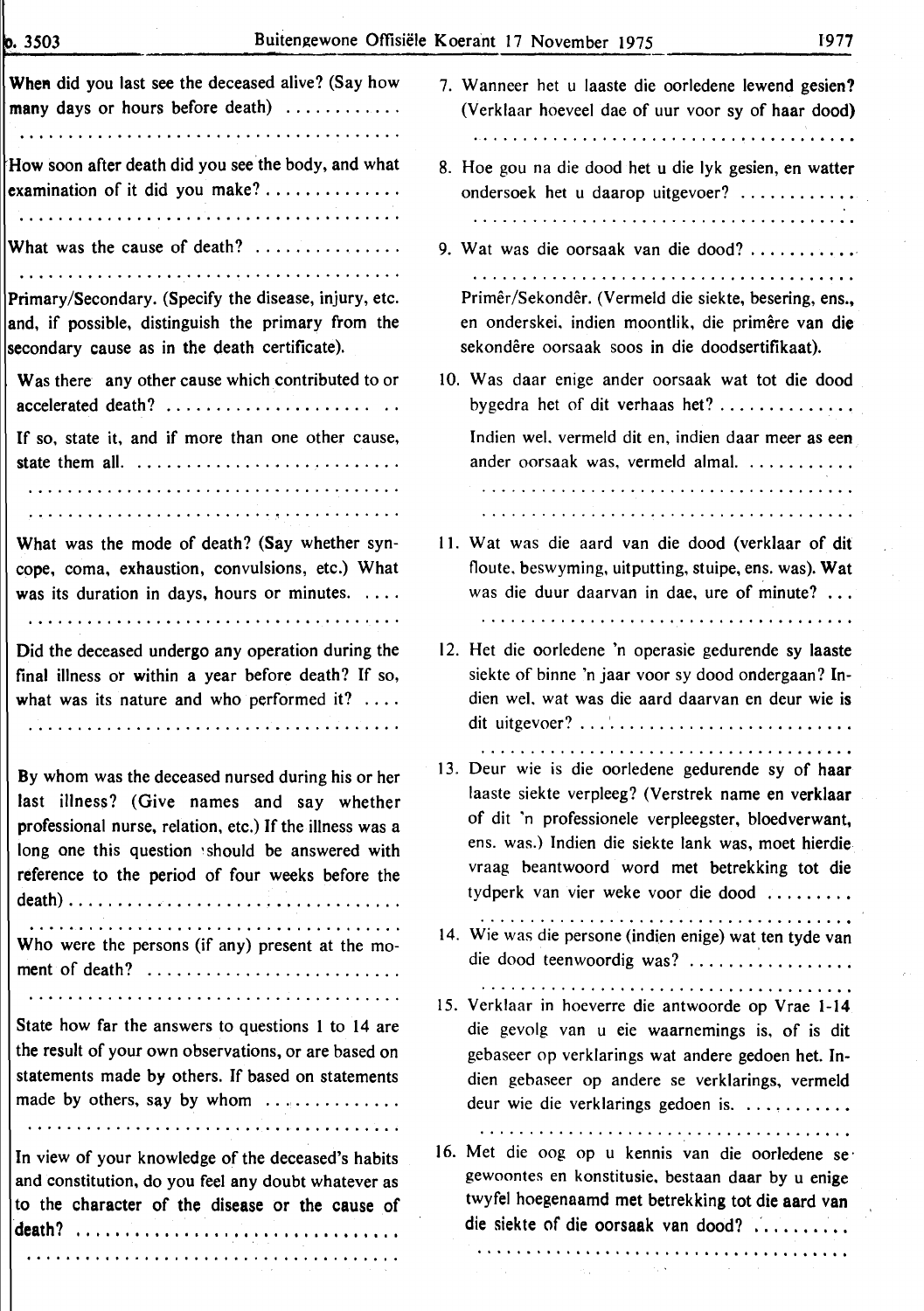- 17. Do you know, or have you any reason to suspect, that the death of the deceased was directly or indirectly, due to -
	- (a) poisoning;
	- (b) violence;
	- (c) criminal neglect;
	- (d) an unlawful operation;
	- (e) privation;
	- (f) negligence; or
	- (g) any other suspicious circumstances?
- 18. Have you any reason whatsoever to consider a further examination of the body to be desirable?

19. Have you given the certificate required for registration of death? .............................

I hereby certify that the answers given above are true and accurate to the best of my knowledge and belief, that there is no circumstance known to me which can give rise to any suspicion that the death was due wholly or in part to any other cause than disease/accident and that there is no circumstance of any sort known to me which makes it undesirable that the body should be cremated.

| (Signature) $\ldots \ldots \ldots \ldots \ldots \ldots \ldots \ldots \ldots \ldots \ldots$ |  |  |  |  |  |  |  |  |  |  |
|--------------------------------------------------------------------------------------------|--|--|--|--|--|--|--|--|--|--|
| $(Address) \dots \dots \dots \dots \dots \dots \dots \dots \dots \dots \dots \dots$        |  |  |  |  |  |  |  |  |  |  |
| (Registered qualifications)                                                                |  |  |  |  |  |  |  |  |  |  |
|                                                                                            |  |  |  |  |  |  |  |  |  |  |

NOTE: The certificate must be handed or sent in a closed envelope by the medical practitioner who signs it to the medical practitioner who is to give the confirmatory certificate.

#### SCHEDULE C

#### CONFIRMATORY MEDICAL CERTIFICATE.

Having examined the body of the deceased and the relevant medical certificate issued by the medical practitioner who treated him during his last illness, I have also made personal enquiry as stated in my answers to questions below:

- 17. Weet u, of het u enige rede om te vermoed, dat die dood van die oorledene regstreeks of onregstreek toegeskryf kan word aan -
	- (a) vergiftiging;
	- (b) geweld;
	- (c) kriminele verwaarlosing;
	- (d) 'n onwettige operasie;
	- (e) ontbering;
	- (f) nalatigheid; of
	- (g) enige ander agterdogwekkende omstandighede?
- 18. Het u enige rede hoegenaamd om te glo dat 'n verdere ondersoek van die lyk wenslik sal wees? •

19. Het u die sertifikaat uitgereik wat vir die registrasie van die dood nodig is? .....................

Ek sertifiseer hierby dat die antwoorde wat hierbo verstrek is na my beste wete en oortuiging waar en juis is, dat daar geen omstandigheid aan my bekend is wat aanleiding tot enige vermoede kan gee dat die dood geheel en al of gedeeltelik aan 'n ander oorsaak as siekte/ongeluk toe te skryf is en dat daar geen omstandigheid van enige aard aan my bekend. is wat dit onwenslik maak dat die lyk veras moet word nie.

| (Geregistreerde kwalifikasies) |  |  |  |  |  |  |  |  |
|--------------------------------|--|--|--|--|--|--|--|--|
|                                |  |  |  |  |  |  |  |  |

LET WEL: Hierdie sertifikaat moet deur die mediese praktisyn wat dit onderteken,' oorhandig word of in 'n toegemaakte koevert gestuur word aan die mediese praktisyn wat die stawende mediese sertifikaat moet uitreik.

#### BYLAE C

### STAWENDE MEDIESE SERTIFIKAAT

Nadat ek die lyk van die oorledene en die desbetreffende mediese sertifikaat uitgereik deur die mediese praktisyn wat hom gedurende sy laaste siekte behandel het. ondersoek het. het ek ook persoonlik navraag gedoen soos in my antwoorde op onderstaande vrae verklaar word: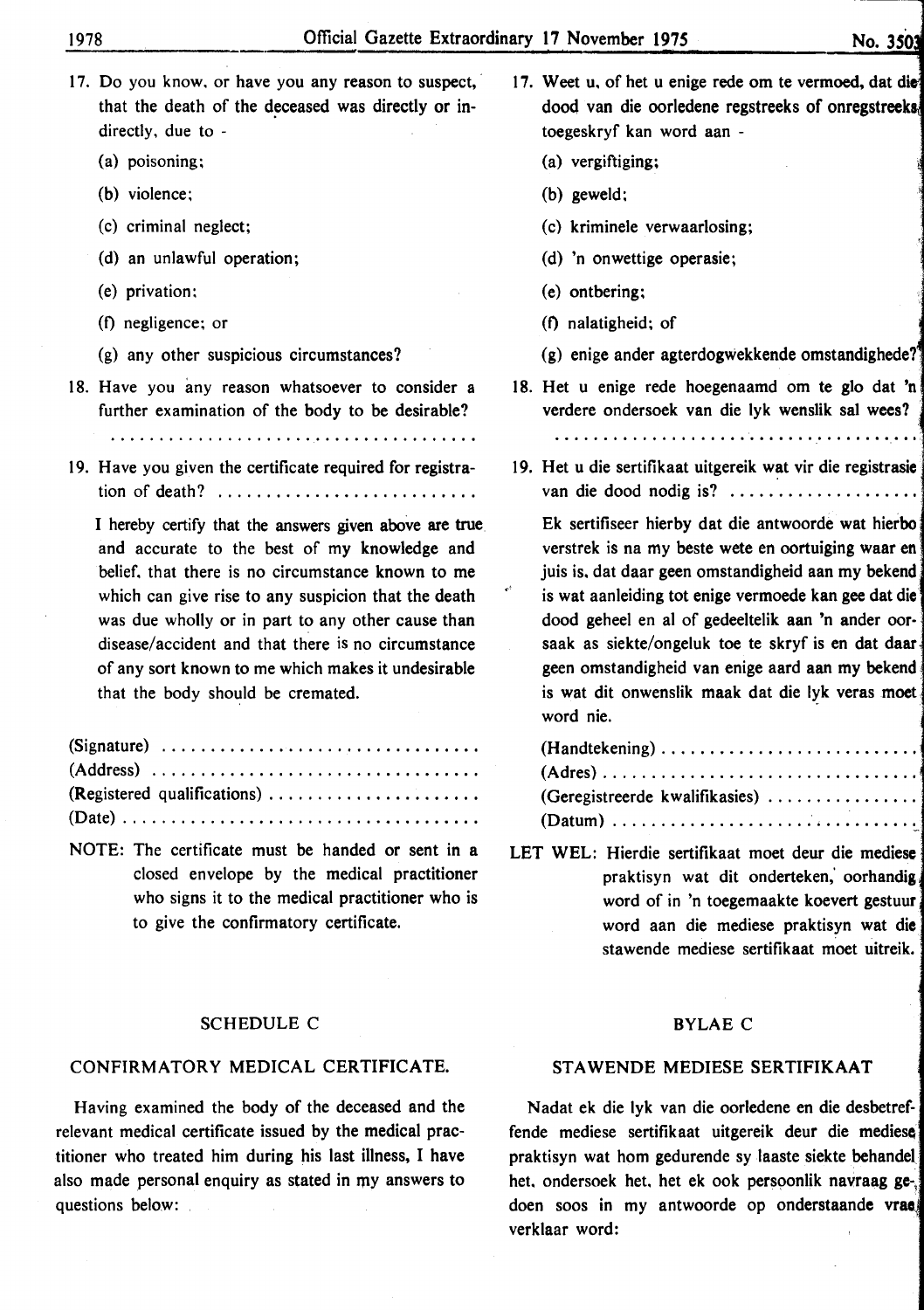| When and where did you examine the body of the                                                                                                                                                                                                                                                                                                                  | 1. Wanneer en waar het u die lyk van die oorledene                                                                                                                                                                                                                                                                                                                                           |
|-----------------------------------------------------------------------------------------------------------------------------------------------------------------------------------------------------------------------------------------------------------------------------------------------------------------------------------------------------------------|----------------------------------------------------------------------------------------------------------------------------------------------------------------------------------------------------------------------------------------------------------------------------------------------------------------------------------------------------------------------------------------------|
| Have you carefully examined the body externally.                                                                                                                                                                                                                                                                                                                | 2. Het u die lyk uitwendig sorgvuldig ondersoek?                                                                                                                                                                                                                                                                                                                                             |
|                                                                                                                                                                                                                                                                                                                                                                 |                                                                                                                                                                                                                                                                                                                                                                                              |
| Have you made a post-mortem examination? $\ldots$                                                                                                                                                                                                                                                                                                               | 3. Het u 'n lykskouing gehou? $\ldots$                                                                                                                                                                                                                                                                                                                                                       |
| Have you seen and questioned the medical prac-<br>titioner who gave the medical certificate? $\dots\dots$                                                                                                                                                                                                                                                       | 4. Het u die mediese praktisyn wat die mediese ser-<br>tifikaat uitgereik het, gespreek en ondervra?                                                                                                                                                                                                                                                                                         |
| Have you seen and questioned any other medical<br>practitioner who attended the deceased?                                                                                                                                                                                                                                                                       | 5. Het u enige ander mediese praktisyn wat die<br>oorledene behandel het, gespreek en ondervra?                                                                                                                                                                                                                                                                                              |
|                                                                                                                                                                                                                                                                                                                                                                 |                                                                                                                                                                                                                                                                                                                                                                                              |
| Have you seen and questioned any person who nurs-<br>ed the deceased during his last illness or who was                                                                                                                                                                                                                                                         | 6. Het u enigeen wat die oorledene gedurende sy laaste<br>siekte verpleeg het of wat by sy dood teenwoordig<br>was, gespreek en ondervra?                                                                                                                                                                                                                                                    |
| . Have you seen and questioned any of the relatives of<br>the deceased $\ldots \ldots \ldots \ldots \ldots \ldots \ldots \ldots \ldots$                                                                                                                                                                                                                         | 7. Het u enige van die bloedverwante van die oorledene<br>gespreek en ondervra?                                                                                                                                                                                                                                                                                                              |
|                                                                                                                                                                                                                                                                                                                                                                 |                                                                                                                                                                                                                                                                                                                                                                                              |
| Have you seen and questioned any other person?                                                                                                                                                                                                                                                                                                                  | 8. Het u enige ander persoon gespreek en ondervra?                                                                                                                                                                                                                                                                                                                                           |
|                                                                                                                                                                                                                                                                                                                                                                 |                                                                                                                                                                                                                                                                                                                                                                                              |
| (On the answers to questions $5, 6, 7$ and $8$ , give<br>names and addresses of the persons and say whether<br>you saw them alone).                                                                                                                                                                                                                             | (Verstrek in die antwoorde op vrae 5, 6, 7 en 8 die<br>name en adresse van die persone en verklaar of u<br>hulle alleen gespreek het.)                                                                                                                                                                                                                                                       |
| I am satisfied that the cause of death was<br>$\ldots$ and I certify that I know of no circumstance<br>which can give rise to any suspicion that death was<br>due wholly or in part to any other cause than dis-<br>ease/accident, and that there is no circumstance of<br>any sort known to me which makes it undesirable<br>that the body should be cremated. | Ek is oortuig dat die oorsaak van die dood<br>was, en ek sertifiseer dat ek van geen<br>omstandigheid weet wat aanleiding tot enige ver-<br>moede kan gee dat die dood geheel en al of<br>gedeeltelik aan 'n ander oorsaak as siekte/ongeluk<br>toe te skryf is en dat daar geen omstandigheid van<br>enige aard aan my bekend is wat dit onwenslik maak<br>dat die lyk veras moet word nie. |
| (Signature) $\ldots \ldots \ldots \ldots \ldots \ldots \ldots \ldots \ldots \ldots$<br>(Registered qualifications)<br>$(Office) \ldots \ldots \ldots \ldots \ldots \ldots \ldots \ldots \ldots \ldots \ldots$<br>$(Date)$                                                                                                                                       | (Geregistreerde kwalifikasie)                                                                                                                                                                                                                                                                                                                                                                |
| NOTE: This certificate and the certificate issued by the<br>medical practitioner who treated the deceased<br>during his last illness must be handed in a clos-<br>ed envelope to the medical referee by one or                                                                                                                                                  | WEL: Hierdie sertifikaat en die sertifikaat<br><b>LET</b><br>uitgereik deur die mediese praktisyn wat die<br>oorledene gedurende sy laaste siekte<br>behandel het moet deur die een of die ander                                                                                                                                                                                             |

van die mediese praktisyns wat dit uitgereik het in 'n toegemaakte koevert aan die mediese skeidsregter oorhandig word.

 $\bar{z}$ 

they were issued.  $\mathcal{N}^{\text{max}}_{\text{max}}$  , where  $\mathcal{N}^{\text{max}}_{\text{max}}$  , where  $\mathcal{N}^{\text{max}}_{\text{max}}$ 

other of the medical practitioners by whom

 $\mathcal{L}^{\text{max}}_{\text{max}}$  , we have  $\mathcal{L}^{\text{max}}_{\text{max}}$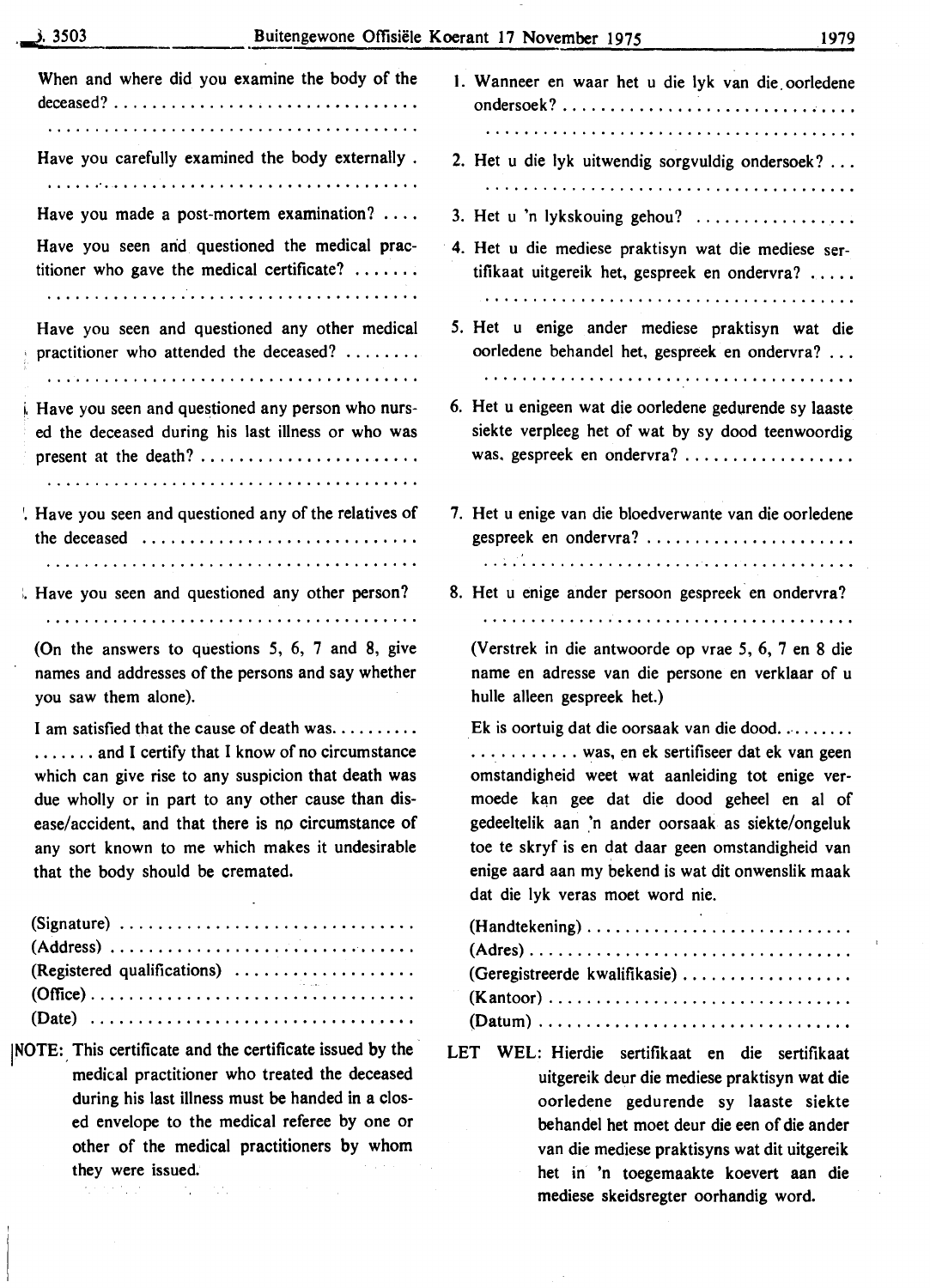#### **SCHEDULE D**

# CERTIFICATE AFTER POST-MORTEM EXA-**MINATION**

| I hereby certify that, acting "on the instructions of the |
|-----------------------------------------------------------|
| medical referee to the                                    |
| I made a post-mortem examination of the remains of        |
|                                                           |
|                                                           |
|                                                           |
| The result of the examination is as follows: $\dots\dots$ |
|                                                           |
|                                                           |

I am satisfied that the cause of death was ...... and that there is no reason for making any toxicological analysis or *ffor the holding* of a further post-mortem.

| (Signature) $\ldots \ldots \ldots \ldots \ldots \ldots \ldots$ |  |  |  |  |  |  |  |  |  |  |
|----------------------------------------------------------------|--|--|--|--|--|--|--|--|--|--|
|                                                                |  |  |  |  |  |  |  |  |  |  |
| (Registered qualifications)                                    |  |  |  |  |  |  |  |  |  |  |

(Date. . . . . . . . . . . . . . . .

\*Where the medical referee himself gives this certificate, strike out the words in italics and insert "as".

The words in italics should be omitted where a toxicological analysis has been made and its result is stated in this certificate or in a certificate attached to it.

#### **SCHEDULE E**

#### AUTHORITY TO CREMATE

WHEREAS application has been made for the cremation of the remains of -

| $(Occulation) \ldots \ldots \ldots \ldots \ldots \ldots \ldots \ldots \ldots$ |  |  |  |  |  |  |  |  |  |  |  |  |  |
|-------------------------------------------------------------------------------|--|--|--|--|--|--|--|--|--|--|--|--|--|

AND WHEREAS I have satisfied myself that all the requirements of the Cremation Ordinance, 1971 (Ordinance 6 of 1971) and of the regulations made in pursuance of that Ordinance have been complied with, that the cause of death has been definitely ascertained, that

#### **BYLAE D**

# SERTIFIKAAT NA LYKSKOUING

Hierby verklaar ek dat ek, handelende \*in opdrag die mediese skeidsregter van .............. 'n lykskouing gehou het op die oorskot van - $(Naam)$ ........................  $(Beroep)$ ......................  $(Adres)$ ....................... Die uitslag van die ondersoek is soos volg: ..... Ek is oortuig daarvan dat  $\dots\dots\dots\dots\dots\dots$ die oorsaak van die dood was en dat daar geen rede b

taan om enige toksikologiese analise uit te voer of t 'n verdere lykskouing te hou nie.

| (Handtekening) $\ldots$ , $\ldots$ , $\ldots$ , $\ldots$ |     |
|----------------------------------------------------------|-----|
|                                                          |     |
| (Geregistreerde kwalifikasies)                           | - 3 |
|                                                          |     |

 $(Datum)$ ................

\*Waar die mediese skeidsregter self die sertifikal verstrek skrap die kursief gedrukte woorde en voeg "as".

† Waar 'n toksikologiese analise uitgevoer is en di resultaat daarvan in hierdie sertifikaat of in 'n sertifikaat wat daarby aangeheg is, vermeld word, moet die kursie gedrukte woorde weggelaat word.

#### **BYLAE E**

# **MAGTIGING OM TE VERAS**

NADEMAAL aansoek gedoen is om die verassin van die oorskot van -

EN NADEMAAL ek my daarvan vergewis het dat al die vereistes van die Ordonnansie op Krematoriums, 1971 (Ordonnansie 6 van 1971), en van die regulasie ingevolge daardie ordonnansie uitgevaardig, nagekom is, dat die oorsaak van die dood duidelik vasgestel is, dat